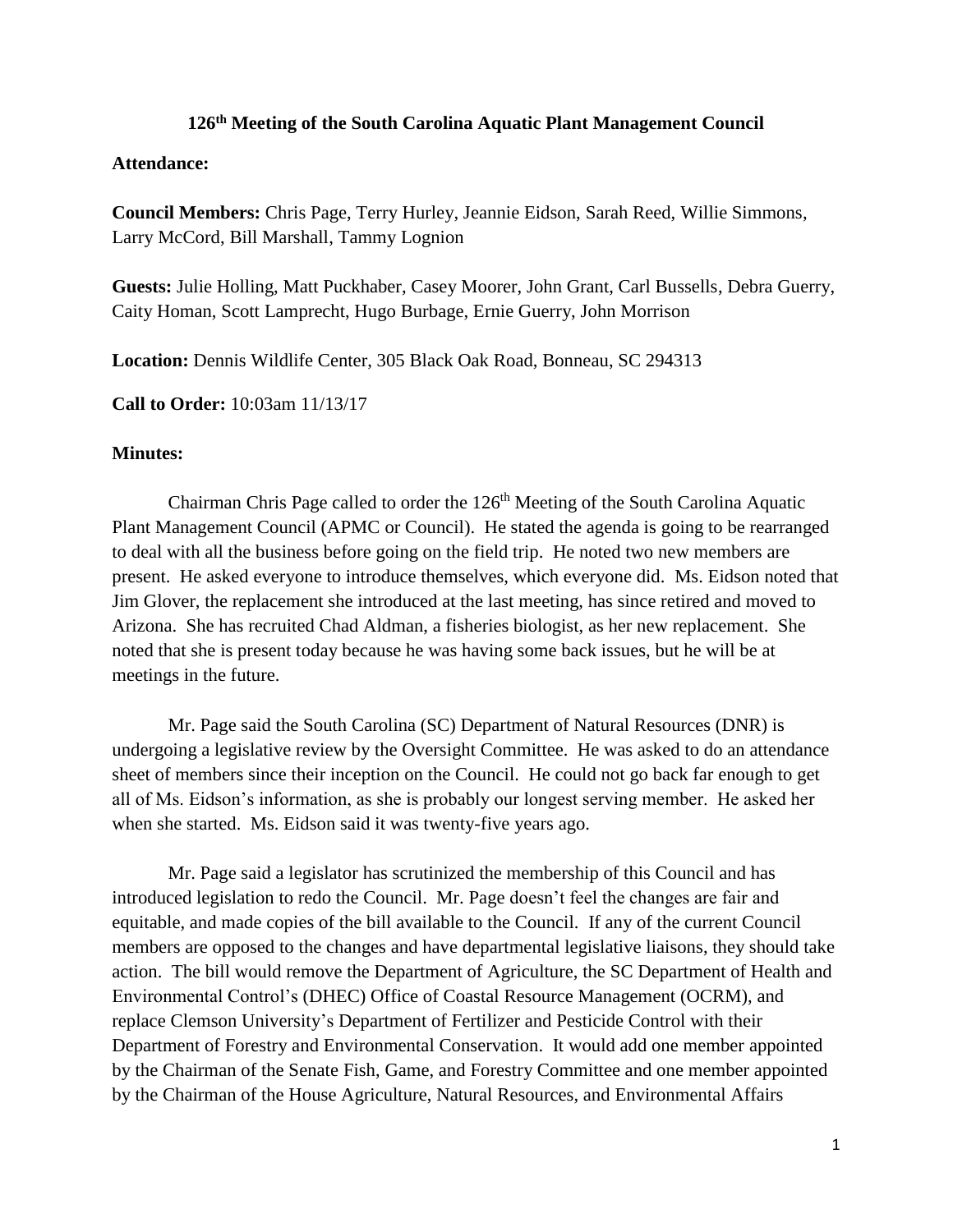Committee. Mr. Page said that of all the Council members, he thinks the Department of Agriculture is the only group the does not have much of a dog in the fight anymore, but their representative is not here to defend his agency. The Council relies on Clemson Regulatory to tell us if we are doing things the right way sometimes, based on their experience with pesticides and the law. To Mr. Page's knowledge, the Department of Forestry and Environmental Conservation does not even have a program that deals with aquatic plant management. Most of the work we do is in the coastal plain, so OCRM is an integral part of the Council.

Mr. McCord feels that it is a case of misinterpreting lack of attendance with lack of need. The filling of the OCRM position has been discussed many times in past meetings, and it needs to be addressed. Mr. Page noted Ms. Reed has filled that position and he feels that she will continue attending, although she may miss a few in the near future with good cause. Those will be considered excused absences. The weak point was OCRM. The previous representative attended approximately 19 percent of the meetings. The next lowest was Clemson at 56 or 58 percent of the meetings. Everyone else was in the 80<sup>th</sup> percentile or higher. Some of us were at 100 percent, at least within the last 10 years. Mr. Page only went back to 2007. If any of the Council members want that information, please let him know.

Mr. Page noted that the bill to change the Council was tabled last year, and this is the second year of the legislative session. It can potentially be brought back up. Mr. Page hopes that the agencies would respond to their appropriate legislators and tell them it is not a good thing. Ms. Eidson asked what spurred the legislator to want to change the Council. Mr. Page said it was the legislator's conversation with Ms. Eidson. The legislator spoke with several people, including some members of the Council. Mr. McCord noted the legislator attended a Council meeting and disliked the answers he received during the meeting. The legislator left that meeting after saying, "We'll see about that." Mr. McCord thinks this legislation is a result of the legislator attempting to do something to back up his threat. Ms. Eidson said she did not recommend changing the Council. Mr. Page said no one on the Council made that recommendation to the legislator.

Mr. Page noted that the Council was put in place to limit the power of any one individual or a small group of individuals. It was designed to provide a broad approach to treating invasive species, whether they were natives that have become a problem or truly invasive species. It goes back to the late 1980s, when Water Resources was part of DHEC. Before the legislation that created the Council was passed, this was a Governor's issue. The Governor put forth an executive order to start the Council. In the subsequent years, when the agencies began to break apart and merge, it moved over to the legislation you see today. That legislation has been changed two or three times because of reorganization. Ms. Eidson respectfully said she disagreed with the fact that because she took a phone call from him was the reason he introduced this legislation. She feels this was initiated long before that call. Mr. Page agreed and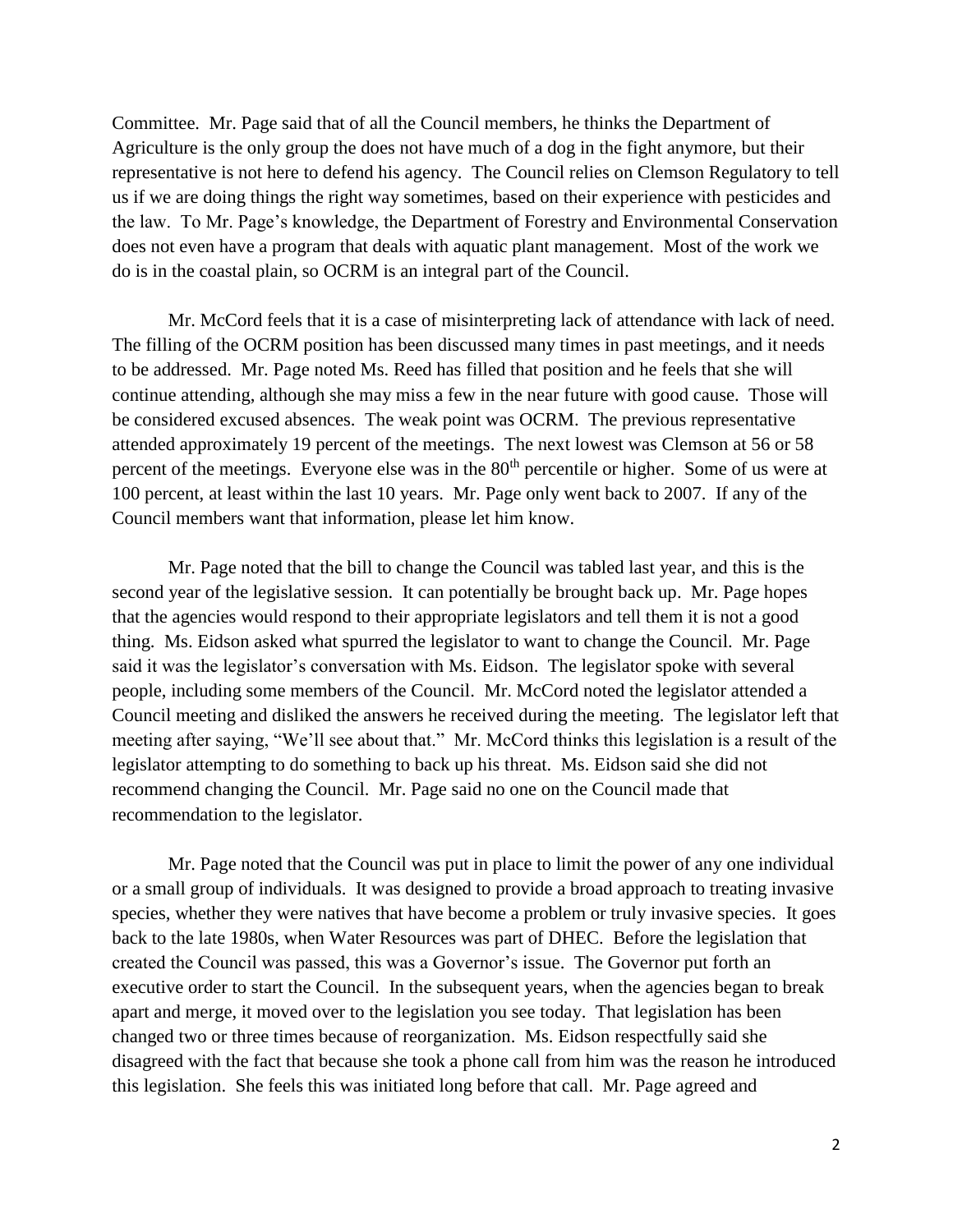apologized. He was not in meeting mode and was picking. He misspoke on that. He thinks the legislator had an agenda and started trying to move that agenda by contacting us.

Mr. McCord made note, in regard to the history of the Council, that the Governor put forth the creating legislation at the request of Santee Cooper (S-C), SC Wildlife and Marine Resources, a number of industry folks, and university staff members. Those groups came together to recommend the creation of the Council, which would be similar to what had been done in other states that had major aquatic invasive species problems before we did. It was created prior to the *Hydrilla* infestation, but during the infestation of Brazilian elodea, which was the next worst plant in terms of how many acres it took over. A whole lot of money was spent on that. Most of it was cost share money. The Army Corps of Engineers (Corps) was probably involved in setting up the Council, as they controlled most of the federal money that was part of the cost share money. Mr. Page said that most of the money was from federal sources, as the state did not have much of a budget for invasive control.

Mr. Page said the history of the Council is in the files and offered them to anyone that wanted to dig through them and get educated. It was a long process to get the information about the attendance, as all of the minutes had to be reviewed. The attendance report was requested by Representative Hickson, on the Oversight Committee. He is also the Chairman of the Agriculture Committee. Mr. Page will have the attendance information available to the Oversight Committee at their next meeting on November 30<sup>th</sup>.

Mr. McCord spoke again regarding the original Council. He noted that not all the members had a direct impact from aquatic vegetation control state wide, but they all represented agencies that at some point had some contact with those issues. The people put on the Council had a general understanding of aquatic plant management issues and were able to provide input to create a statewide aquatic plant management plan. Mr. Page said it was a well thought out legislative process. Mr. McCord said that to move in the direction of the pending legislation is basically going to create a political entity that has very little understanding of the biology of lake management. If anyone in this room or the legislature wants to see how that works, they can just go to North Carolina and see their council. It began as a mirror of SC's Council. They have since brought in more and more representatives of different areas to the point where they cannot make decisions. They have people on the Council that do not understand the biology of the issues they are trying to deal with. This Council has had loads of disagreements, but we have always been able to come to a decision and our decisions are based on scientific information. We all have some political input that comes into play, but nothing like we will see if this legislation becomes law.

Ms. Eidson asked what we can do as agencies. Is there something we can do collaboratively, rather than individual agencies? Or would it be better for the individual agencies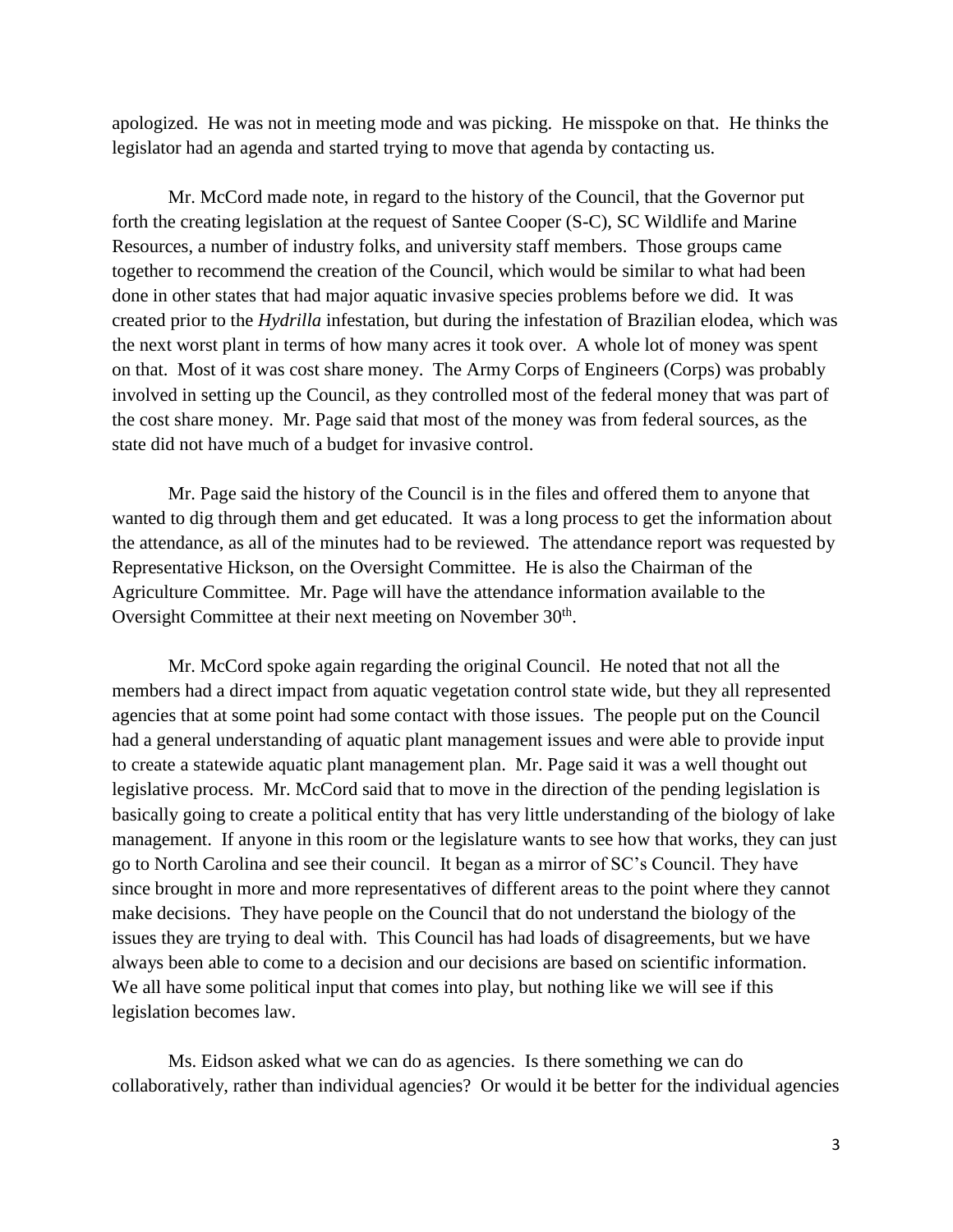to respond? Mr. Page thinks the individual agencies need to review this pending legislation that will either remove them or put them on a Council that will be ineffective due to political pressure. Mr. McCord noted that although S-C is not currently being reviewed by the legislative Oversight Committee, as DNR is, it is under tremendous legislative scrutiny at the moment. There is no chance that he can push for anything related to the Council at this moment. The S-C legal staff are focused on other issues right now. Mr. Page thinks that the supervisors and legislative liaisons for each agency should be made aware of this bill, and will hopefully say they are opposed to the changes.

Mr. Page moved onto the approval of the minutes of the  $125<sup>th</sup>$  meeting of the Council. He hoped everyone had a chance to read them before coming. He noted that since that meeting, some realizations have come to light about some of the data and issues discussed. For the most part, the minutes reflect that S-C has always been one of our most contentious things. The two other places that are going to be issues in the future are Lake Greenwood and Lake Murray. If he is not mistaken, what we did in the Council last year was work through the process and compromise. The numbers were higher than some people wanted and a little lower than other people wanted in S-C. We got it into a five year plan, so that we can stick to something and see what is happening with it until we can get more information. It may not be as contentious as it has in the past.

Mr. Page said it was brought to his attention that there is one other set of minutes that needs to be approved. He was supposed to send them out by email and get a vote. Since we did not bring copies of them to this meeting, he will send that email out when he returns to the office. He apologized for not taking care of that.

Mr. McCord noted one issue in the minutes regarding the S-C lakes. On page 17, there is a comment by Mr. Dale Cozart, who is a member of the Goat Island Boat Club and a long time home owner. He was very much concerned about how the grass carp number discussion went. The Council had previously met and agreed on the number of 13,843, which is what was in the draft plan. His concern was that when we came back at the next meeting, new information was presented and extensive discussion had about whether to stick with 13,843 or go down to 8,700. As a means of moving forward, we came to a compromise of 10,000 fish.

Mr. McCord noted that Mr. Cozart's concern was that if the plan goes out for review, you are taking comments from the public, and then when you get together for the next meeting, you change something as important as the number of fish, that makes the public review questionable. Since that meeting, Mr. Cozart has mentioned that to Mr. McCord multiple times, as have other members of that organization who attended that meeting. Mr. McCord thinks that is very important and he happens to agree with them.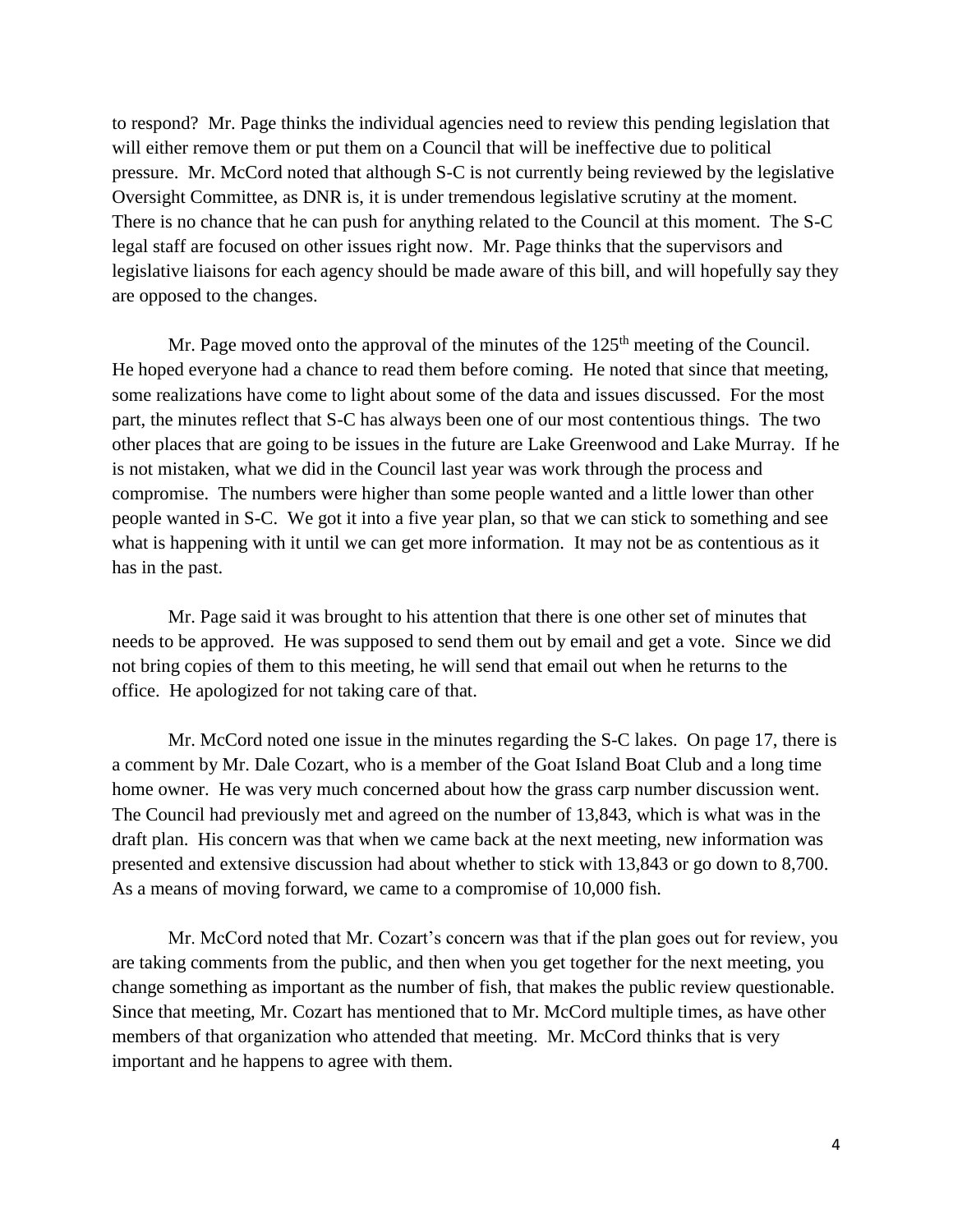Mr. Page stated the purpose of a draft plan is to try to get a number that is close to where we want to be. We know that it is not set in stone until we meet to make the final decisions. We have changed the plan almost every year in the past, based on other discussion. It is not a popularity contest. If we went by the number of people who agreed or disagreed with the plan, there would have been some years that we probably would not have stocked fish when we did and vice versa. Mr. McCord said he never said it was a popularity contest. He just wanted to point out a public comment he happens to agree with. We have made changes based on public comments in the past, but we have not changed an agreed upon stocking plan. Mr. Page said the information we brought to the Council was with an understanding that we already had an agreement in place with various entities in the Council. Some entities in the Council did not value that number and wanted to append it lower. We did not want to see that happen, so we compromised based on the scientific information we had. The members of the Boat Club, including Mr. Cozart, were present and got the same information to explain the slightly lower number. We argued for years about the stocking rate for that system. The difference between 13,000 and 10,000 fish in an 110,000 acre system is negligible. The Council discussed everything in front of the Boat Club members and came to that decision. It was not like it was done behind closed doors. In coming to that agreement of 10,000, we got a couple things done because we put the stipulation in that we stick to that number for several years to see where it will take us, unless something drastic happens.

Mr. Page asked if Mr. McCord had any changes to the minutes. Mr. McCord said there was a statement in the minutes that he agreed we would continue with 10,000 fish for five years with no regard to changes in the system. He said that is not the case. Mr. Page asked what page that was on. Mr. McCord was not sure, as he had not been able to find it again. Ms. Moorer said it was the top of page 15. It says that Mr. McCord did not disagree with the first statement in the paragraph. Mr. McCord said he would not in his right mind agree not to take into consideration what is going on in the system when discussing grass carp stocking. Mr. Page said it says you did not disagree. Mr. McCord believes it says he does not disagree with sticking with a number regardless of what happens on the system. Ms. Eidson noted that on page 20 it says Mr. McCord does not disagree, but it would be dependent on what the increase in vegetation is. Mr. McCord said that as long as the statement is in there that we will be looking at what is going on in the system, it is okay. Mr. Page said we always put the caveat in anytime we are stocking grass carp that it is based on vegetative regrowth. If we see something in further surveys, we can increase or decrease those numbers. Ms. Eidson noted that on Page 20, "Mr. McCord said no, it is a target number to stock, but it is adaptive plan. We are setting it at 5 years. It will be nice if it works for 5 year, but things change a lot on the lake."

Mr. Page asked Mr. McCord if he is okay with the language in the minutes. Mr. McCord said he was okay with them. Mr. Page asked if there were any other changes to the minutes. There were none and he asked for a motion to accept the minutes. Ms. Eidson made a motion to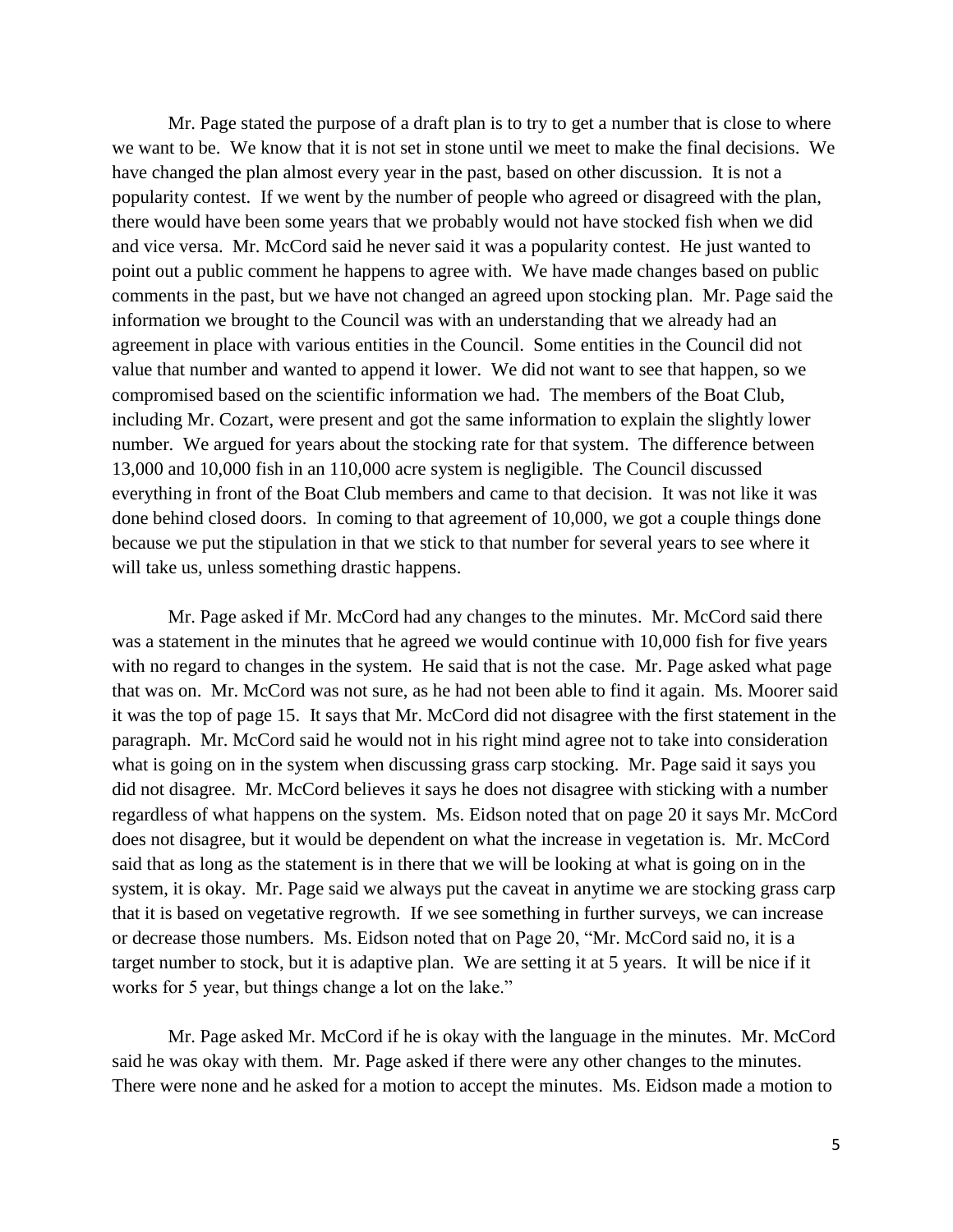accept the minutes. Ms. Lognion seconded the motion. Mr. Page asked if there was any more discussion about the minutes. There being none, he called for a vote. The minutes were approved unanimously.

Mr. Page moved on to the next agenda item of public comments. He asked if there were any members of the public present that wished to comment. There were none, so we moved on to the Preliminary Findings of 2017 Triploid Grass Carp Health.

Mr. Marshall asked if we had prior minutes that needed to be dealt with first. Mr. Page said we would do that by email. Those minutes were sent out prior to the  $125<sup>th</sup>$  Council meeting, but he would send another copy out requesting any changes and then approval.

Mr. Page said we would have Mr. Lamprecht's presentation and then some follow up information from Mr. McCord. We are trying to get everything done, so that the members who do not wish to stay for the field trip can leave. Mr. Page asked if everyone was okay with changing the agenda that way. No one objected.

Mr. Lamprecht started off with a picture showing the differences between grass carp and common carp. They are very different animals, even though they have both been used for different types of weed control. They have different mechanisms for doing that. He gave a quick review of what has been done as far as stocking numbers go. We had a big, three year hiatus on stocking. We were chasing the *Hydrilla* growth as it started increasing, but fortunately had a muddy year in 2015. For this work, we collect carp using bow hunting. It is the most unbiased method we have found. The carp can be electroshocked, but there is a tendency to bias the collection toward weaker fish. These are huge, strong fish that usually have to be stuck twice to get them into the boat.

Mr. Lamprecht said that after collection, the fish are taken back to the work-up room, where careful measurements are taken of length and weight. We developed an index of health based on the length to weight relationship. This gives a snapshot and an indirect way of looking at the food availability for the fish in the system during the time the fish are collected and maybe a month or two before the collection time. By looking at that index, we can get a relative idea of what is going on in the background regarding the vegetation they like to eat. They like *Hydrilla* the best and will select that over anything else. If they cannot find it and get to it, they will eat other vegetation that is less beneficial and less palatable to them.

Mr. Lamprecht noted that they also take aging structures from the fish. Those structures are very difficult to deal with. We have not aged this year's samples yet. The fellow that we had taught to age the fish has moved on and we are struggling to get to where he was. We are hoping to get that done before too long. This is important because we found that 22-23 percent of last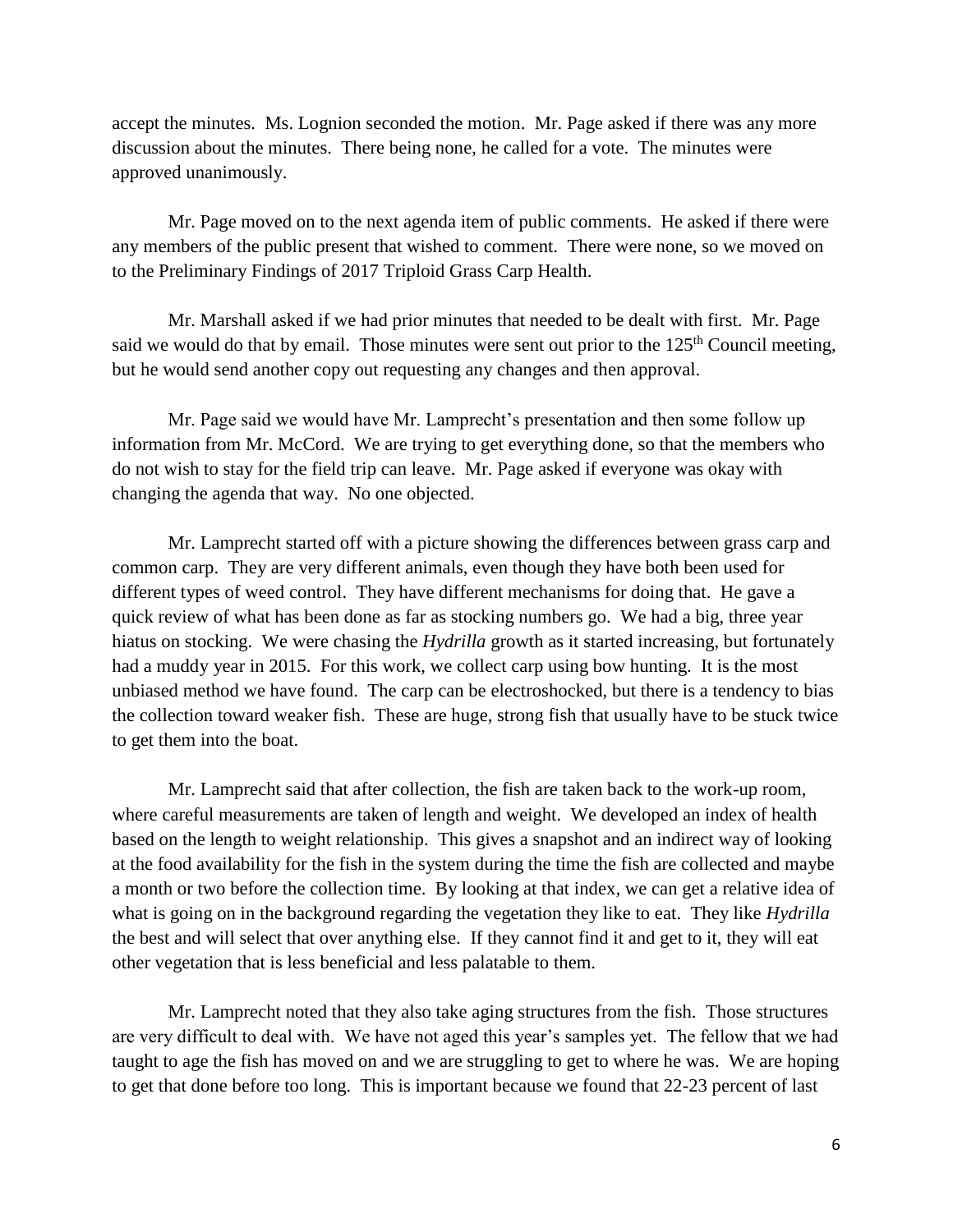year's sample were senile fish that were stocked back in the 1990s. They were in excess of 22 years of age. They were still hanging on, but we don't feel they were having a significant impact on weed control. All the *Hydrilla* came back in the presence of these older fish, so we do not feel like they are doing much to contribute to present day weed control.

Mr. McCord asked how Mr. Lamprecht's team determined that the fish were senile and not just old. Mr. Lamprecht said they made up a disproportionate number of the sample, and we felt they were easier to shoot. That is a subjective, not objective. Having 22 percent of the sample being over 22 years old did not make sense.

Mr. Lamprecht said that this year's sample is very similar to last year's sample. The average condition factor is lower than last year's, but it is hard to say if it is significantly lower. The difference is the four smaller fish were ones stocked this year. They ranged in weight from 3.7 pounds to 6.25 pounds. Although Mr. Lamprecht never saw any of the stocking, he assumes that they were between 12 and 14 inches long. So, they were between 0.75 pounds and 1.25 pounds at the time of stocking. These fish have been in the system for about 5 months and they have grown significantly. To put that in perspective, back in the *Hydrilla* years when they were first stocking, the winter samples had fish in their mid-teens. There is tremendous growth potential if the fish have lots to eat. The smaller fish probably have access to shallower water and different areas that the bigger fish cannot get into.

Mr. Lamprecht showed the collection data from last year for comparison. There were five fish that were over the standard weight or condition factor. That condition factor was created during the *Hydrilla* years, so these are really health fish. Anything between 0.9 and 1.0 would be considered to be in pretty good health. The average condition factor last year was about 0.84, and that was before the older fish were taken out. For this year, we have fish in slightly poorer condition, with some bigger fish. Things shifted to the right a little as those fish age, but similar results. From this information, Mr. Lamprecht would conclude that we had enough fish in the system this year. It might be a little on the heavy side, but we still had enough fish in the system.

Mr. Lamprecht spoke a little about moving forward. We talked about stocking 10,000 fish per year in the near future. If we do that, we will start 2018 with about 36,000 fish. That is based on recent numbers, since 2007, and applying the 32 percent mortality rate per year, including the year the fish were stocked. We slide real gently into a total number between 20 and 30 thousand fish, depending on what we see growing. That is assuming that all those fish of different sizes and ages are consuming vegetation at the same rate. We do not have hard data on consumption versus age. There is no scale on the left side of the graph he showed. This is just a conceptual representation of consumption rates. There is probably a peak effectiveness and the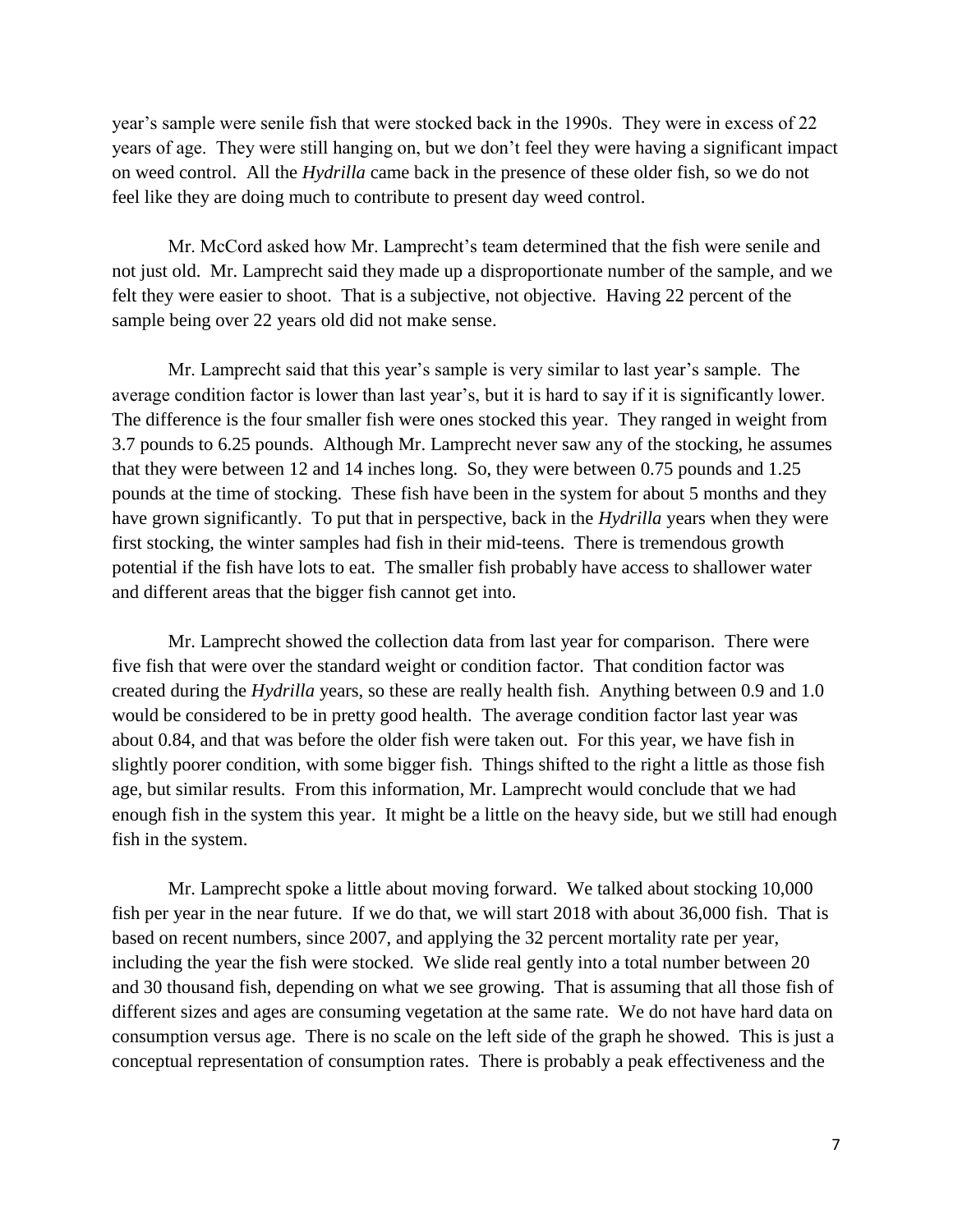fish tend to decrease their consumption as they age. It is important to have a variety of ages in the system, which was a point Mr. McCord made last year.

Mr. Lamprecht illustrated that by showing a graph that aged fish out after the eighth growing season. If we take those older fish, which are not actively growing and consuming vegetation, out of the calculations, we will drop the total numbers below 20,000. He doesn't think that is desirable in the long term for the management of the system. A possible solution to that going forward would be to adjust the stocking rate up in 2019 and 2020 to account for the three years when no stocking was done. That would prevent us from dropping below the 20,000 mark. Then we could adjust going forward. This is just food for thought. Obviously, the Council does not have to address that this year. This is just something Mr. Lamprecht wanted to put out there for the Council to think about for the future.

Mr. McCord thinks this is good information to have. Continuing to collect fish will provide valuable information, but it is not absolute. The health value of these fish related to that condition value of 1, which represents fish when we had over 40,000 acres of *Hydrilla* in the system, is a little skewed. He would argue that a healthy fish on Mr. Lamprecht's scale is well below 0.9. That opinion is based on fish that Mr. McCord has seen collected. He does not think that the majority of the fish being collected are unhealthy. That being said, this is only one bit of information. It is not absolute, but it is useful information. The information we have to look at very carefully, which is what we have historically used to determine grass carp stocking and what is used by other large reservoirs, is what is happening with the invasive vegetation you are trying to control.

Mr. McCord said S-C does not have those numbers yet. We are actually beginning our in-depth survey work tomorrow. We just had our aerial photography flown, which will identify some vegetation, but it does not identify *Hydrilla* growing on the bottom. In all our work around the lake, we are seeing *Hydrilla* coming up in historic areas. We do not have any acreage numbers yet, but we are seeing more *Hydrilla* this year than last year. That is a big concern to Mr. McCord, but we are going to have to wait until we have that information to present before we can make an educated decision based on it.

Mr. McCord wants to make sure we do not overemphasize the health numbers. He said that although Mr. Lamprecht said that bow fishing is the least biased way to collect grass carp, Mr. McCord feels it is still biased toward less healthy fish. Big, old, senile fish are the easiest ones to collect. Fish that are not as healthy and are not as capable of getting away from you are the next level of fish that are easiest to collect. There is no tried and true collection method that is guaranteed to collect the healthiest fish in the system. That is another caveat that needs to be out there. He feels it is important information. S-C has been cooperating with the collection of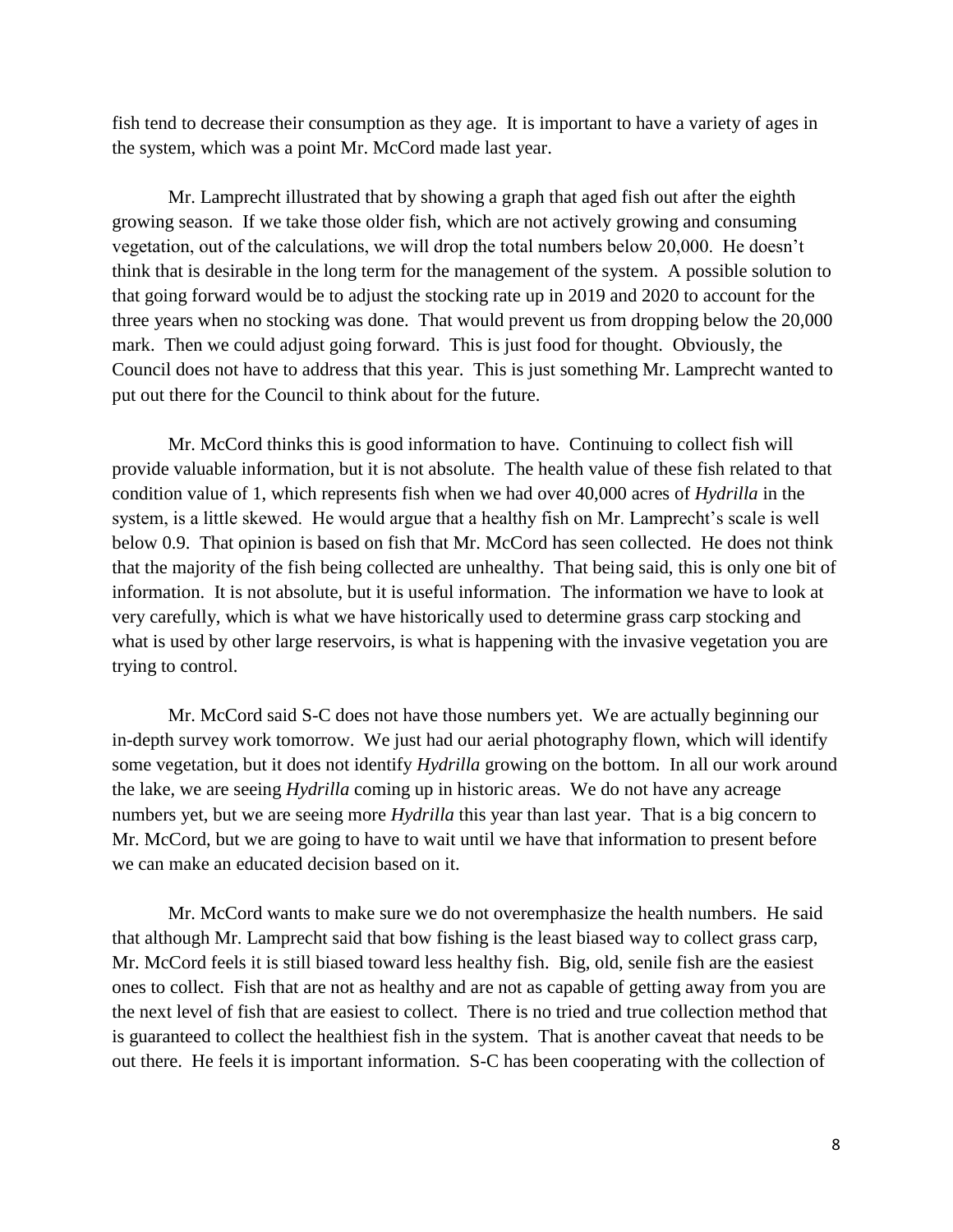fish and will continue doing that in every way we can. He feels it is important to know as much about the system as we can, both about the grass carp and the vegetation that is growing.

Mr. Page said he agrees with Mr. McCord to a degree. What he took from the presentation is that we need to be looking at age classes as much as the total numbers of fish. It is obvious from all the research that has been done that the older age classes do not consume as much vegetation as the fish in the two to eight year classes. It is important to do regular stockings to keep an age class consistent with fish that are actually eating the proper vegetation. So if we get a bunch of old fish in the system and they cannot get to the shallower areas to get some of the vegetation, especially *Hydrilla*, we have a problem. We may have the numbers, but we have a problem. We have got to focus on the age classes in the system. We started that last year and the year before.

Ms. Hurley said the other piece is that you are catching up again, correct? She asked if we were going to be adding more fish in the system for two years to catch up from dropping to 10,000. Mr. Lamprecht said that part of his presentation was just food for thought. He said that approach would work. Mr. McCord said that was S-C's thought process last year, to try to get fish in there. The intent for a lot of reasons is to maintain enough fish in the system to keep *Hydrilla* from getting back started in the system. That has always been our major focus for a lot of reasons. *Hydrilla* can get out of control quickly, which then throws all our stocking plans out the window. We are trying to get to a point where we are fairly confident that we have enough fish in there to keep it under control. We are not at that point yet. Once we can hopefully determine that, and this year's numbers may get us closer to that, then we will be much better moving forward. There is also more information to be added to the pot this year than what we have had in the past, which he will talk about in a minute.

Mr. Page said we are trying to slow the curve to get close. It is not going to be a magic number. The research says 1:8 fish. The total stocking now is closer to 1:6 fish. Mr. McCord noted that the research was on Piedmont lakes. That research is not based on the S-C system. Mr. Page said he thought they had some information out of the S-C system on that 1:8 ratio. Mr. McCord said no, but we adopted that at one point. Mr. Page said we have gone to the 1:6 ratio for our numbers, which is about 25,000 fish in the system. We are approaching that in the next two to three years. The old 1:8 ratio is closer to 20,000 fish in the system. He remembered arguing against the 1:8 and trying to get a little higher number. We want to slow the curve and have the changes not be so drastic when we see them. We do not want to stock 100,000 fish. We cannot afford to do that again.

Mr. McCord asked Mr. Lamprecht to go to the first slide in his presentation and pointed something out to the newer folks in the room. If you are out in the field and trying to compare grass carp with common carp, the one in the picture is not typical body shape. They are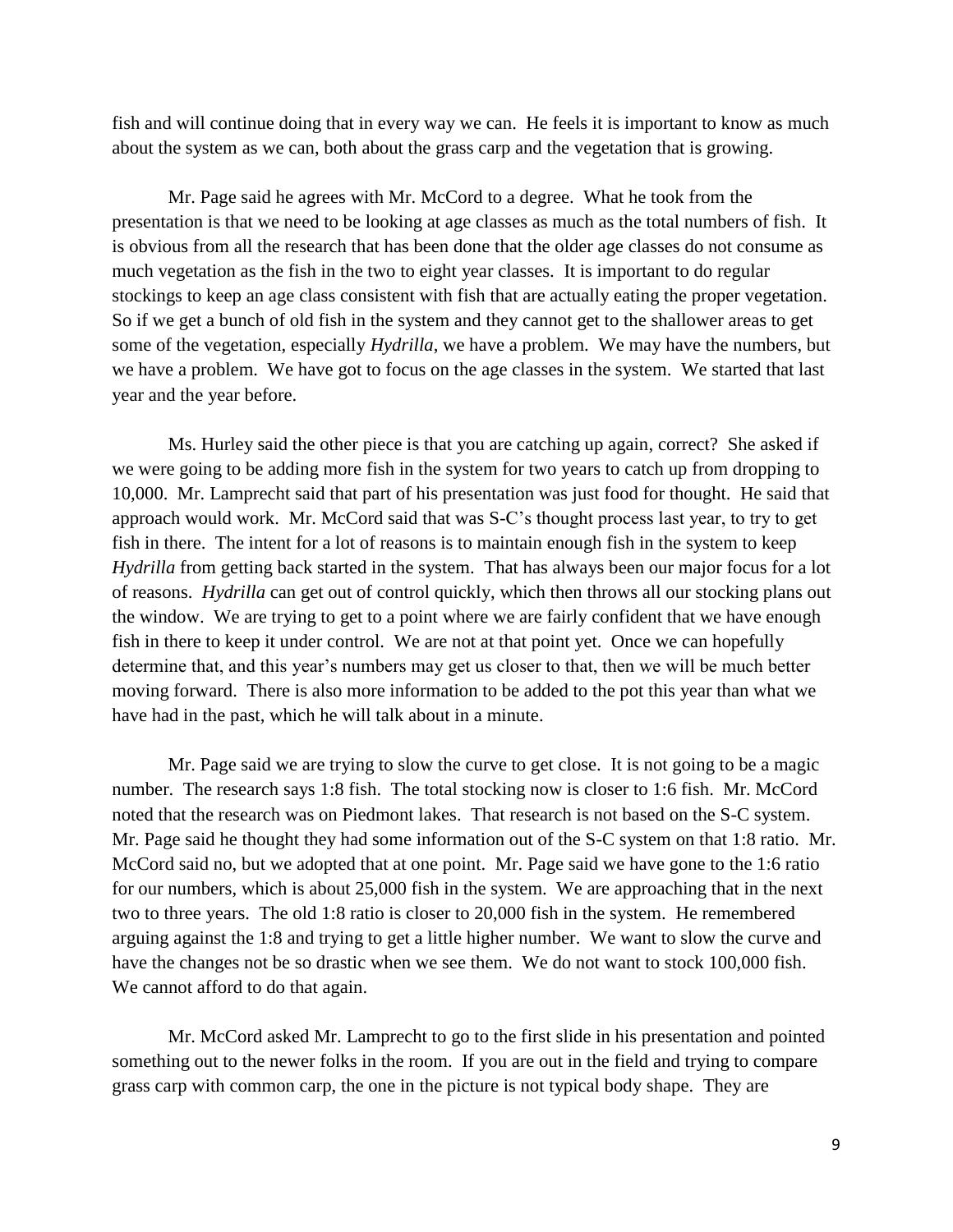generally a little more cylindrical. That picture is a very good one for seeing the other ways you identify a grass carp. Most of the grass carp you see will be more streamlined and not have as much of a gut. Mr. Page said the primary identifier is the dorsal fin. Mr. Lamprecht said that is an old slide from the *Hydrilla* years, probably from a Rotenone survey. They can get very potbellied, but we did not see any this year.

Mr. Bussells asked Mr. Lamprecht if he had considered making his own condition factor equation with the new length and weight information or if there was enough data to do so. Mr. Lamprecht said it pretty easy to do, but we would need to do some additional work. Mr. Bussells said it would be nice moving forward to have a new baseline. Mr. Lamprecht said you could set 0.9 as your goal, which should be the perfect balance. As Mr. McCord said, this is just a snapshot of what we have and is another way of looking at the issue from a different angle. It is useful, but not the answer by itself. Mr. Page said it is one of the tools in the toolbox. Mr. Lamprecht said it does have its shortcomings, but it is a valuable snapshot.

There was a discussion amongst Mr. Lamprecht, Mr. Page, and Mr. McCord regarding the eating habits of grass carp as they age. The studies have shown that the quantity they eat peaks at about five years and declines rapidly after that, but most of those studies were done in the 1970s in Florida where the growing season is longer. Triploid grass carp stocked in the United States are expected to live 10-12 years. Fish have been collected in the S-C lakes for several years now that are 20-25 years old, and possibly older. Those fish are still healthy, so they have enough food to eat. The importance of having various age classes in the system was stressed as a very important factor by everyone, but there are environmental factors which are out of our control. Those factors could make it seem like we do not have an ideal number of carp in the system.

Mr. Page thanked Mr. Lamprecht and asked Mr. McCord if he had some stuff to show the Council. Mr. McCord said he did.

Mr. McCord said he has mentioned this before, but S-C pays for 100 percent of the aquatic plant control on the S-C system, with the exception of some work that is done by DNR in the Wildlife Management Areas (WMAs) along with some cutgrass work done jointly. He points that out because that budget has to cover everything, including grass carp stocking, chemical *Hydrilla* control, and now the control of giant salvinia (*Salvinia molesta*) in Lake Marion. For those of you who are not familiar with giant salvinia, it is considered by many in the industry to be the worst aquatic plant world-wide, because it spreads easily and is difficult to control. We are trying to control it as fast as possible, but it is going to be a significant problem. It is native to Brazil and Argentina.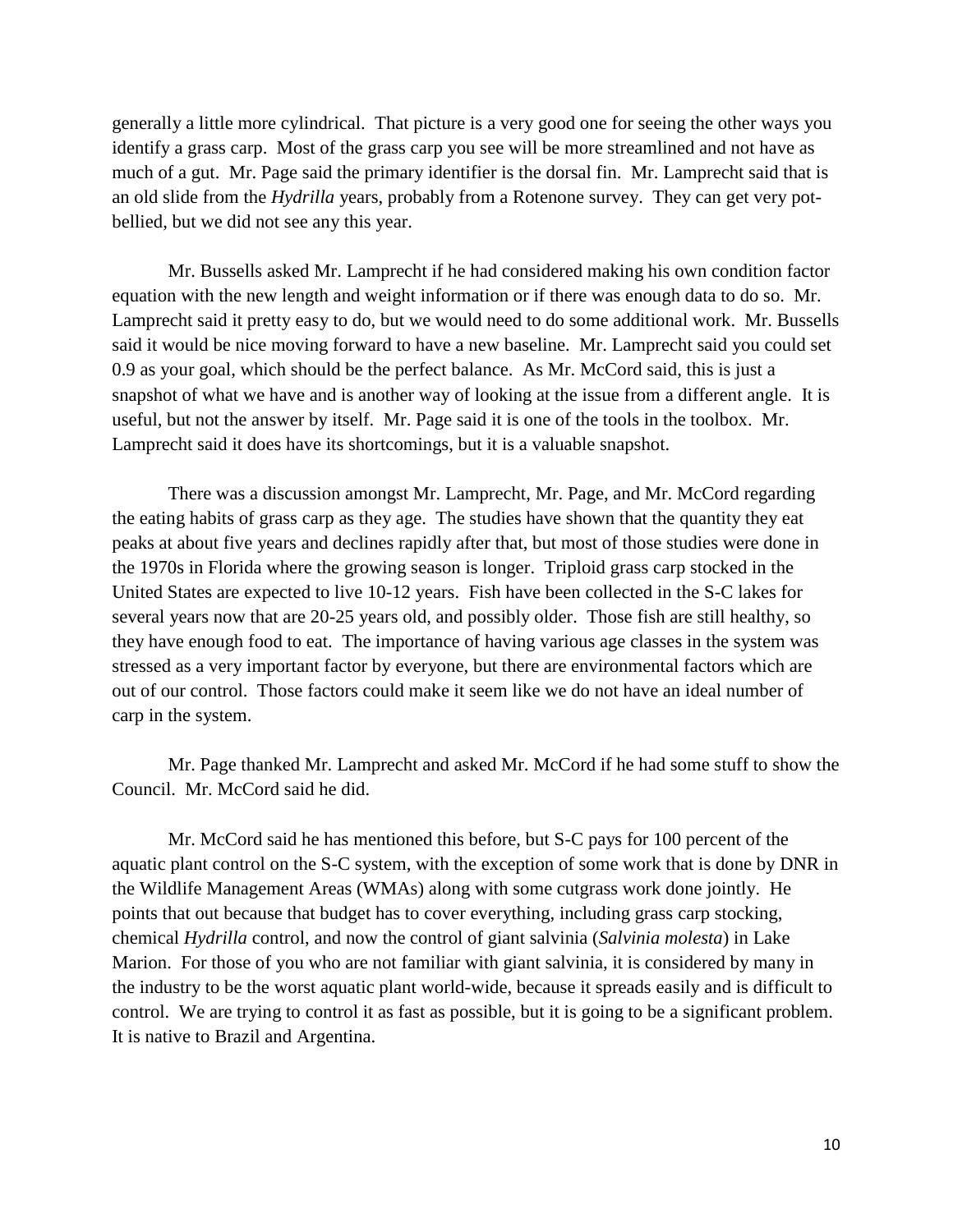Mr. McCord noted this is the second significant finding in SC. It was first found in SC by Clemson University and DNR in a small, private pond near Walterboro. They identified it and treated it very effectively. Because it was in a small pond and you could get to all of it, it was eradicated. He believes it was found in a couple other small ponds, but it was eradicated in those ponds as well. We have not seen it since 2005. Mr. McCord said we have now found it in the worst possible place, in the upper portion of Lake Marion. It will soon be in the lower portion of Lake Marion and in Lake Moultrie, because of the way this plant moves.

Mr. McCord showed a slide indicating the location of the original 1995 SC discovery, the location of the recent discovery in Lake Marion, and the location of its discovery in 2000 in a North Carolina (NC) cypress swamp. It took over ten years for the folks in NC to think they have it eradicated in that small, 40 acre swamp. They have not investigated it in the last two years. Mr. Page said they have checked recently. He spoke to Bridget Lassiter, who did an extensive check and found nothing. He said that doesn't mean it is all gone.

Mr. McCord moved onto pictures of giant salvinia near the original discovery location in Lake Marion. The discovery was made during surveys in preparation for crested floating heart (CFH) treatments. The *Salvinia* was found floating amongst water hyacinth and other stuff. It was recognized as something that did not belong there and was brought back for further investigation and identification. He provided several different pictures showing how it spreads. Juvenile plants move out from the edges. Under the proper conditions, it can double its coverage in three days. It is one of the fastest, if not the fastest, growing aquatic plant we have in the system. *Hydrilla* might compete with it.

Mr. McCord said this is a free-floating fern. It does not have true roots. The structures that look like roots hanging down below the plants are actually modified leaves that act like roots. He showed pictures of other areas near the discovery location. There are quantities of water hyacinth, which has been a significant problem this year, and CFH, which has been slowed by the high turbidity. There is giant salvinia mixed in with all of that. He showed various close up pictures to illustrate how difficult it can be to find amongst the other, larger plants. That is what we are fighting. We have to find all the plants to get it under control, which is going to be practically impossible.

Mr. McCord showed a picture of one of the areas of possible initial infestation, with the giant salvinia mixed in with duckweed. That site led several hundred yards to a cypress swamp and an old mill pond that was breached in 2015. It is unknown if it was in any of the ponds upstream or not. There is a potential source of contamination from Louisiana close by, but we have no idea if that is where it came from or not. Louisiana has major problems with this plant. Anything dealing with water that comes out of Louisiana needs to be looked at very carefully, because they have so much of it there. It turns out that we found it above and below the original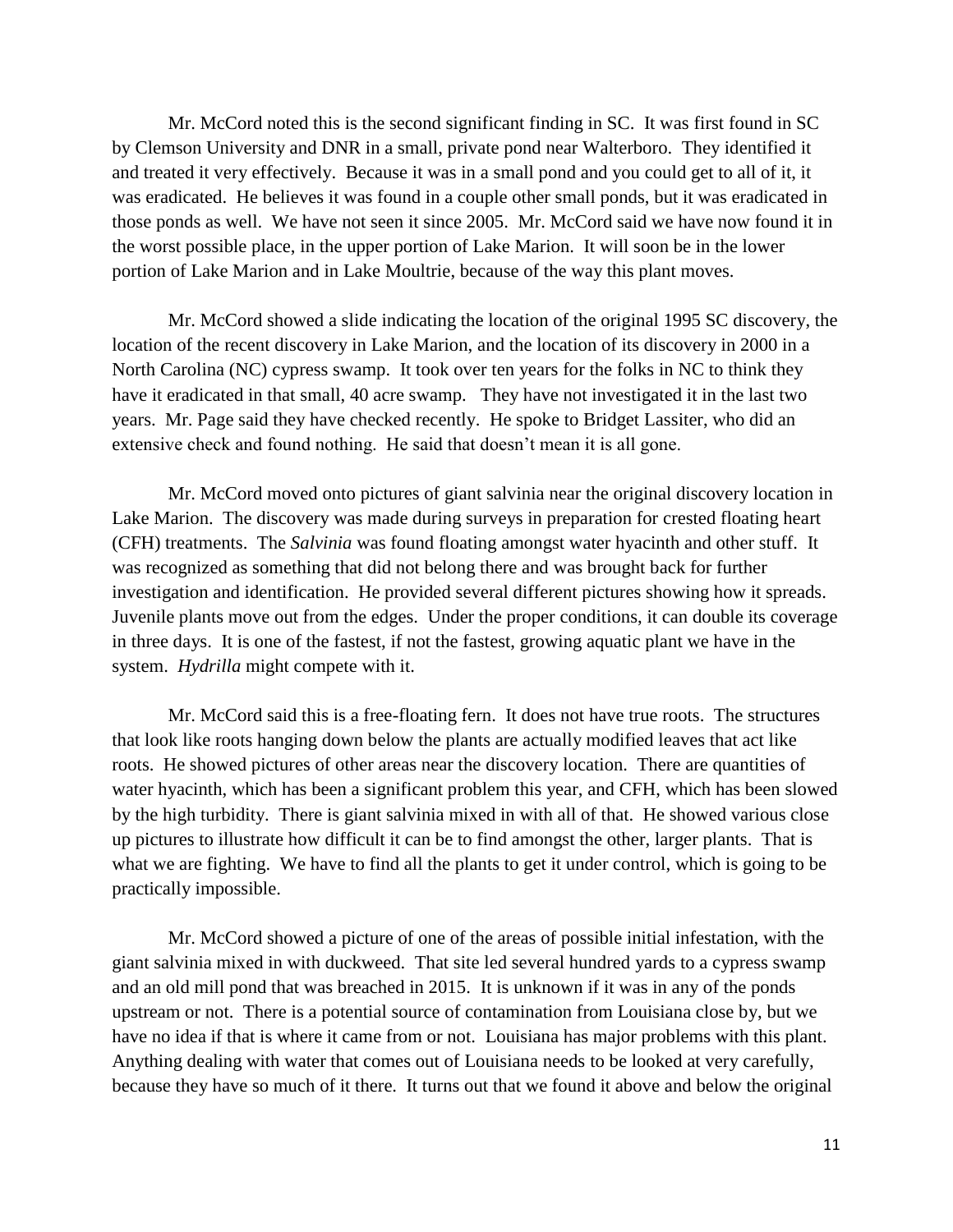location, as well as on the other side of the river. It is in lots of areas now and has probably been in the system for at least one full growing season before we found it.

Mr. McCord showed a picture of the same area after a diquat treatment. This plant is very susceptible to diquat, which is one of our older, approved aquatic herbicides. Getting it onto all the plants is the difficult part. We are actually having to treat some vegetation we would prefer not to treat because this plant is growing underneath it. We have to go after it as hard as we can, or it will become a major problem. We did get good results by treating the water column, with the plants taking it up pretty readily.

Mr. McCord presented a picture of an area about five miles downstream of the original location, so it is moving. The harder we look for it, the more we find. We are going into areas we do not normally go into, and are finding this plant in almost every cove or feeder creek we go into. Ms. Hurley asked Mr. McCord about the potential contamination from Louisiana and how he thinks it might have come here. Was it by boat or some other method? Mr. McCord does not want to accuse anyone of anything, but we do have a crawfish distributor in that area of the lake that buys from Louisiana. It is a possibility that is the source, but he has not found any evidence to support that.

Mr. McCord showed pictures of a number of areas showing how it is growing under and among other invasive and native vegetation. We have done treatments in a number of areas with diquat, which has various trade names. Some are by directed spray, which is more difficult to get it on the plants, but they do take it up very readily. It does a very good job of cleaning those areas up, but it does not get all of it. So you have to back to the same area several times. That is problematic for any program, but particularly so for S-C, because we have so many things we need to be dealing with in a time when our budget has been cut by tremendous amounts and is going to continue to be cut in the next several years.

Mr. McCord did do a little project with one of the students that presented at the Aquatic Plant Management Society (SCPMS) meeting in Myrtle Beach in October. The student is doing work with drones or unmanned aerial vehicles. This was impressive. He was able to get some good shots of the areas we treated. He was also able to fly into areas where we cannot get to by boat very easily. If we see *Salvinia* in some of these locked in areas, we can try to treat them by helicopter or some other means. One of the pictures shown was of an area that had a submersed application, which did not affect many of the other plants in the area. It is a good means of trying to control this plant, if you are in the right kind of area to be able to do so.

Mr. McCord showed a map of the sites where giant salvinia had been found as of October  $20<sup>th</sup>$ . It was originally found on the west side, about one-third of the way down, just to the north of where the river channel comes in. We were hoping that it was all isolated below the railroad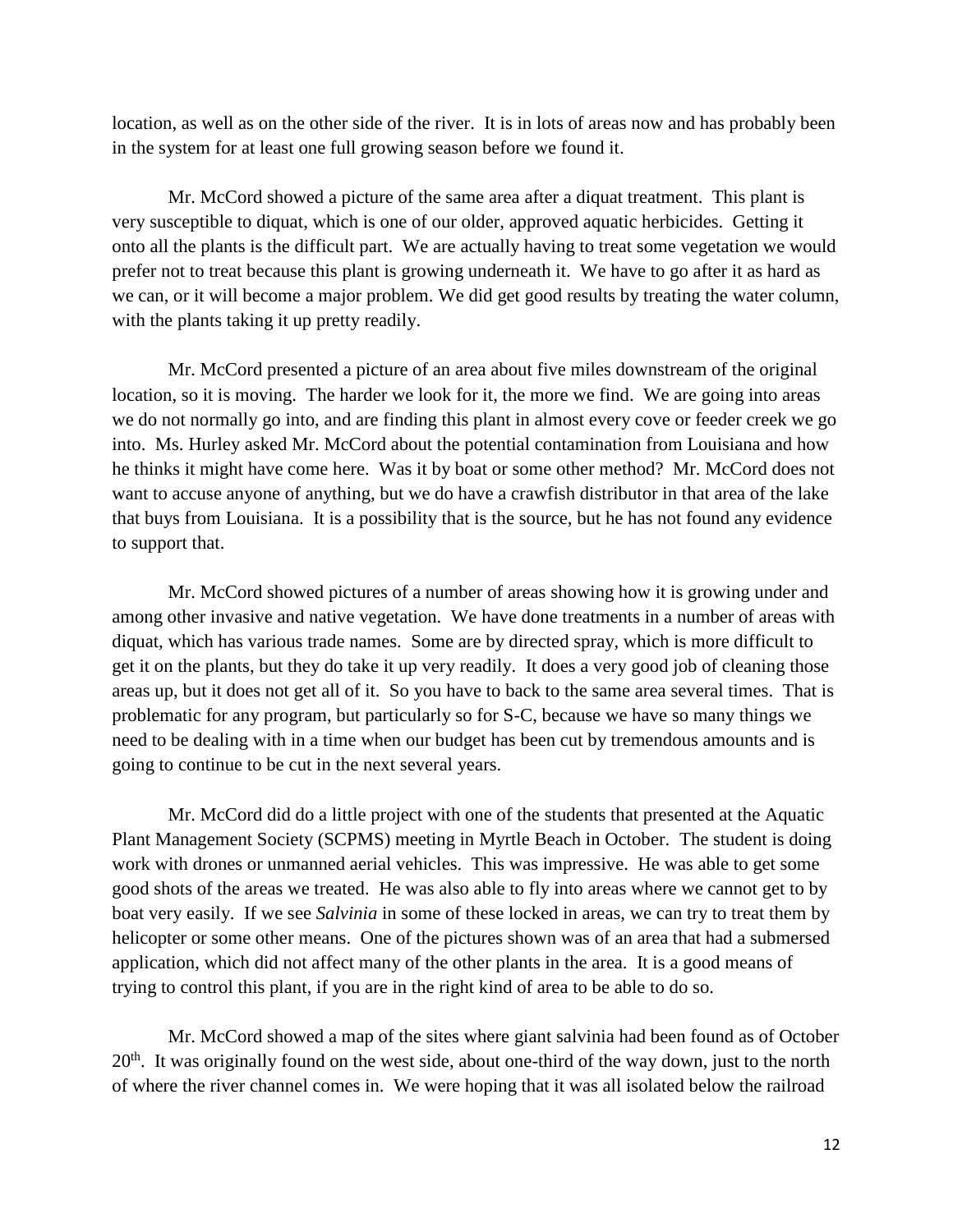trestle at Rimini, because the 12,000 acres Sparkleberry Swamp is above that. He doesn't want it to get into Sparkleberry Swamp for a whole lot of reasons, but it has already moved up that direction, possibly by either boat traffic or animals that move between the two areas.

Mr. McCord showed some pictures from Louisiana. We have been working very carefully with Dr. Chris Mudge, with the Corps of Engineers in Louisiana and works with Louisiana State University. They are working to try to get control of this plant in Louisiana and southeast Texas. One shot showed a cypress swamp, similar to what we have. There is no open water left in that entire swamp, and they are actively trying to control it. Another shot showed them trying to treat an area that was difficult to access using a john boat with a mud motor, but they got stuck for over an hour. He noted that this plant can grow on top of itself, up to three feet thick. You can go treat over the top, but you are only killing the top layer. That layer dies off, but new stuff comes up underneath it.

Mr. McCord's next picture was of an 8000 acre Louisiana lake, which at the time was two-thirds covered with giant salvinia. He also showed a picture behind the overflow dam on the same reservoir, which showed the plants stacked up behind it and extending into a cypress swamp.

Mr. McCord came back to the S-C system with a map that started off as showing the areas he thought were most likely to be infested with giant salvinia. He gave up and put a yellow ring around the whole system because there is nowhere in the system it cannot grow. We have a big battle on our hands. We are still treating this plant in mid-November. According to Dr. Mudge, they can still get effective control as long as the plant as long as it is still green. So, we will be treating into December if we still see green.

Mr. McCord said if we do not get a very hard winter this year, we will have plants surviving. It will die if it gets a hard freeze that freezes the plant to the water surface and slightly below. We will just have to see what Mother Nature does for us or to us. Mr. McCord inform the Council about a brochure being worked on to send out to all of the home owners and commercial facilities around Santee Cooper's lakes. It was created in cooperation with DNR's Aquatic Nuisance Species (ANS) program. The brochure provides information to help people identify giant salvinia and distinguish it from common salvinia, which is not nearly as invasive, but is being seen in the lake as well. The difference, which is only visible under magnification, is the hairs on the leaves. On giant salvinia, the tips of the hairs look like eggbeaters. On common salvinia, the tips are opened up. The general appearance and size of the two species are similar. Giant salvinia (*Salvinia molesta*) is a much faster growing plant and much more invasive. Common salvinia (*Salvinia minima*) rarely needs to be controlled. Oddly enough, we are finding common salvinia at the same time as we are finding giant salvinia. His guess is that they both came in at the same time and in the same manner.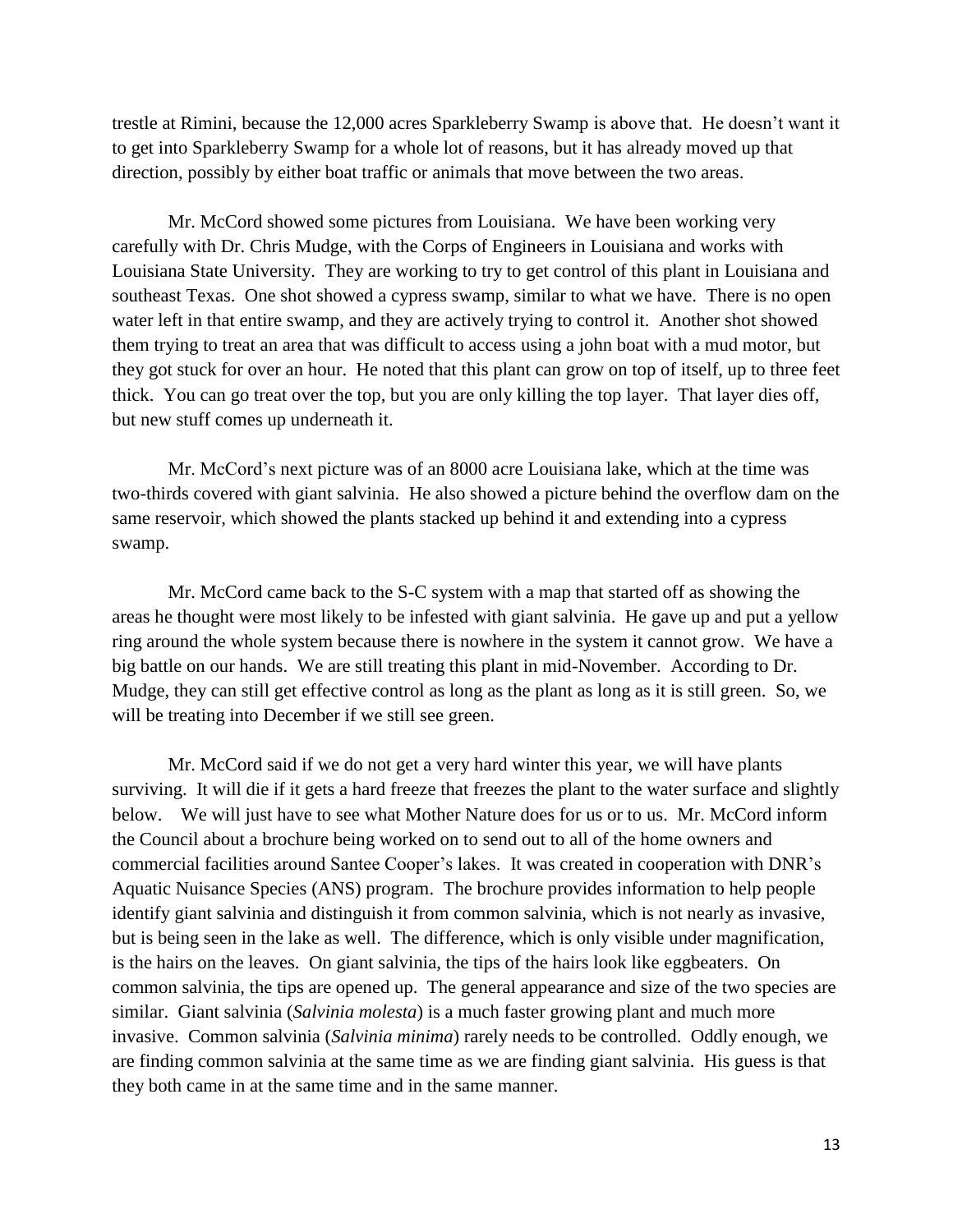Mr. McCord believes the first infestation came in on some plants that the individual bought from a nursery. Mr. Page said they actually think it came in as a spore on fish. Mr. McCord noted this plant does produce spores. The experts claim that spores are not an effective means of reproduction, but that just means that only ten percent of the spores are viable. If you have a lake covered in plants, those plants are producing billions or trillions of spores. Ten percent of that creates a viable method of reproduction. Most of the reproduction here seems to be vegetative. Any little piece of the plant that has a node on it can create a new colony fairly quickly.

Mr. McCord noted the brochure contains contact information for their offices at S-C and the ANS program. Some of that information is already out on S-C's website and on social media. We are waiting on our print staff to finish up and print the brochure for distribution. He asked the Council members and their representing agencies to help with eradicating giant salvinia from not just Santee Cooper lakes, but from all of the South Carolina's waterbodies. It will be greatly appreciated. That is important because this plant is subject to being moved from one waterbody to another. This is much more problematic than a small pond in someone's back yard. He noted there is no evidence to show that giant salvinia has any beneficial qualities toward wildlife, waterfowl, recreational users, and invertebrates. One of the problems we had with *Hydrilla* and CFH was the fishermen felt those plants were beneficial to the fish populations. There are other reservoirs in the county that are maintaining a population of *Hydrilla*. They think that if they remove it, their large-mouth bass population is going to disappear. That is false and he feels it is ridiculous. Unfortunately, this strategy is being used by people in other states.

Mr. McCord moved on to Potato Creek impoundment. The picture he displayed showed some lotus and a few other things in the background, with *Hydrilla* topped out in the remainder of the impoundment. This is a WMA that is primarily used for duck hunting. The *Hydrilla* has been treated in there many times over the years, but it is back out of control again. The Council approved stocking grass carp there, but that has not been done yet. Unfortunately, we kind of lost track of what was going on in there because of all the other things going on. He showed several other pictures from various angles, which were taken last week.

Mr. McCord said while we were in that impoundment, we collected samples to send off to the University of Georgia (UGA) to be tested for the cyanobacteria *Aetokthonos hydrillicola*, which is a newly discovered and named cyanobacteria that causes eagle deaths, among other things. All sorts of water birds are dying after feeding on this vegetation. Lake Thurmond, on the border of SC and Georgia (GA), has had issues with it. They are still screwing around with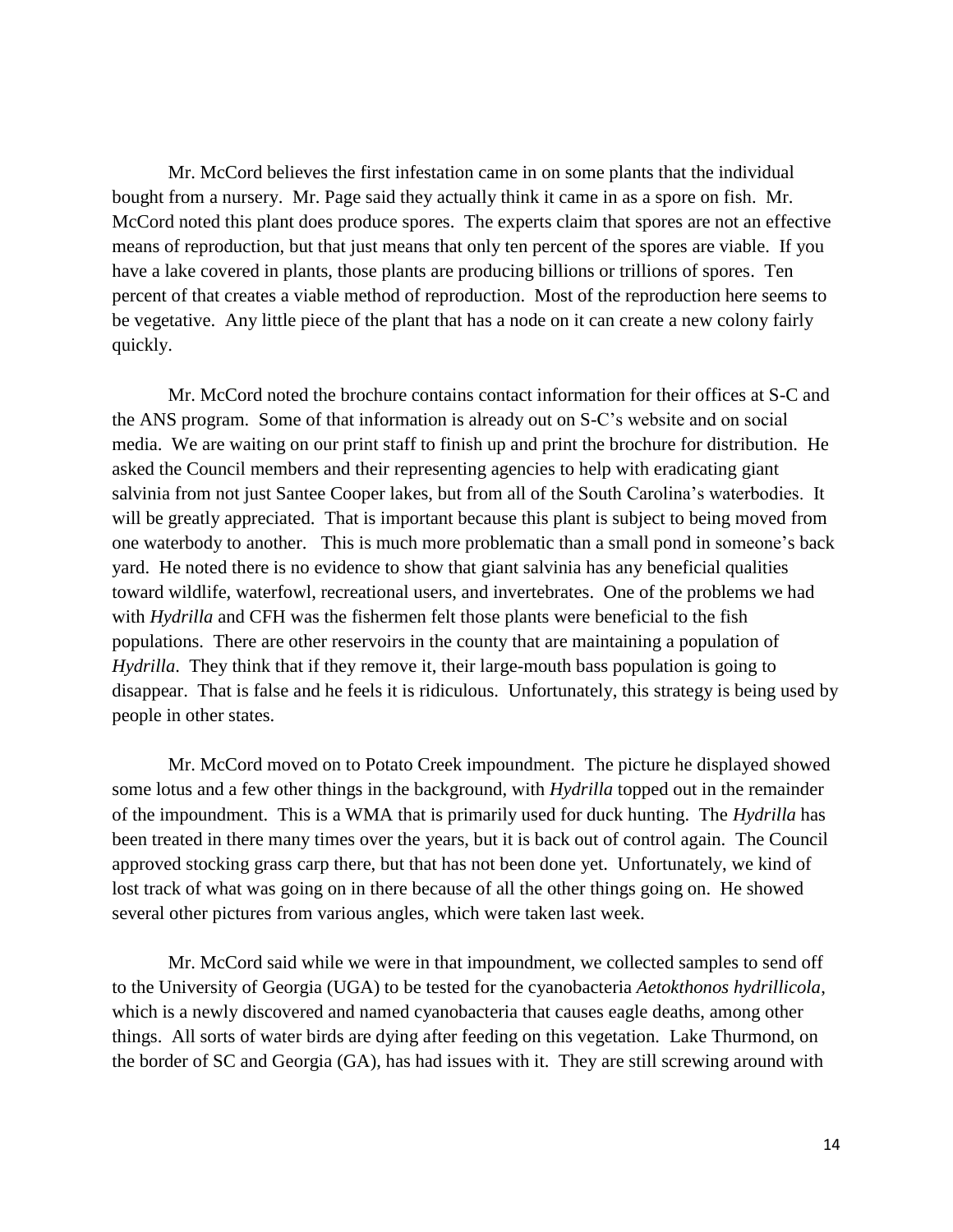controlling *Hydrilla* in that system while watching birds die. There is now evidence that other species, including reptiles, amphibians, and fish, are being affected.

Mr. McCord reported that the Potato Creek impoundment tested positive for *Aetokthonos hydrillicola*, so he is in discussion with Dr. Susan Wilde of UGA, who identified this cyanobacteria along with her students. They isolated it, have done research on it, and named it. The scientific name means "eagle killer that grows on *Hydrilla*." Over 120 bald eagles have been killed by this on Lake Thurmond. Countless waterfowl, particularly coots, have been affected or killed by the toxin produced by this cyanobacteria. Numbers are not kept and some of the migrating waterfowl could be dying elsewhere. The toxin is spread when herbivorous waterfowl ingest the contaminated *Hydrilla* and other waterfowl predators like bald eagles are consuming these infected animals. Ms. Eidson asked if this has been found previously in the S-C system. Mr. McCord said it has never been found on *Hydrilla* in the past, and there have been numerous samples taken over the years. Dr. Wilde has actually used *Hydrilla* from S-C as their control during their research work. In 2007, it was found growing on *Bacopa* in a very isolated spot of the hatchery in Lake Moultrie.

Ms. Eidson asked for confirmation that this is in Potato Creek. Mr. McCord confirmed that it is in Potato Creek impoundment, which we were planning on doing both chemical treatments and grass carp stocking to control it. That will go on as planned. He and Mr. Page will be having some discussions with Dr. Wilde regarding the potential to do some research on the impoundment, because it has not been found this far north before. Ms. Eidson asked Mr. McCord if Potato Creek was the only location tested. Mr. McCord said it was the only location tested so far, but will be collecting *Hydrilla* from around the system in the future and will be sending it to Dr. Wilde for analysis.

There was an extensive discussion about this blue-green algae, which included information on what species it can grow on, what water bodies it has been confirmed in, how the algae is transferred, what is required to get it to toxic levels, how it affects birds, and what other species are being affected. Some information about Dr. Wilde's original studies was also discussed.

Ms. Eidson asked when Mr. McCord got the test results. Mr. McCord stated he got the call from Dr. Wilde on November  $10<sup>th</sup>$  letting him know it was positive, and that they wanted to come do more samples.

Mr. McCord stated that he has argued to err on the side of keeping *Hydrilla* under control, but with this additional information, we cannot afford to play around and let *Hydrilla* get out of control again. It is a budget issue. It is a lake management issue. It is a bigger issue because we already have this blue-green algae in the S-C system. *Hydrilla* from the Potato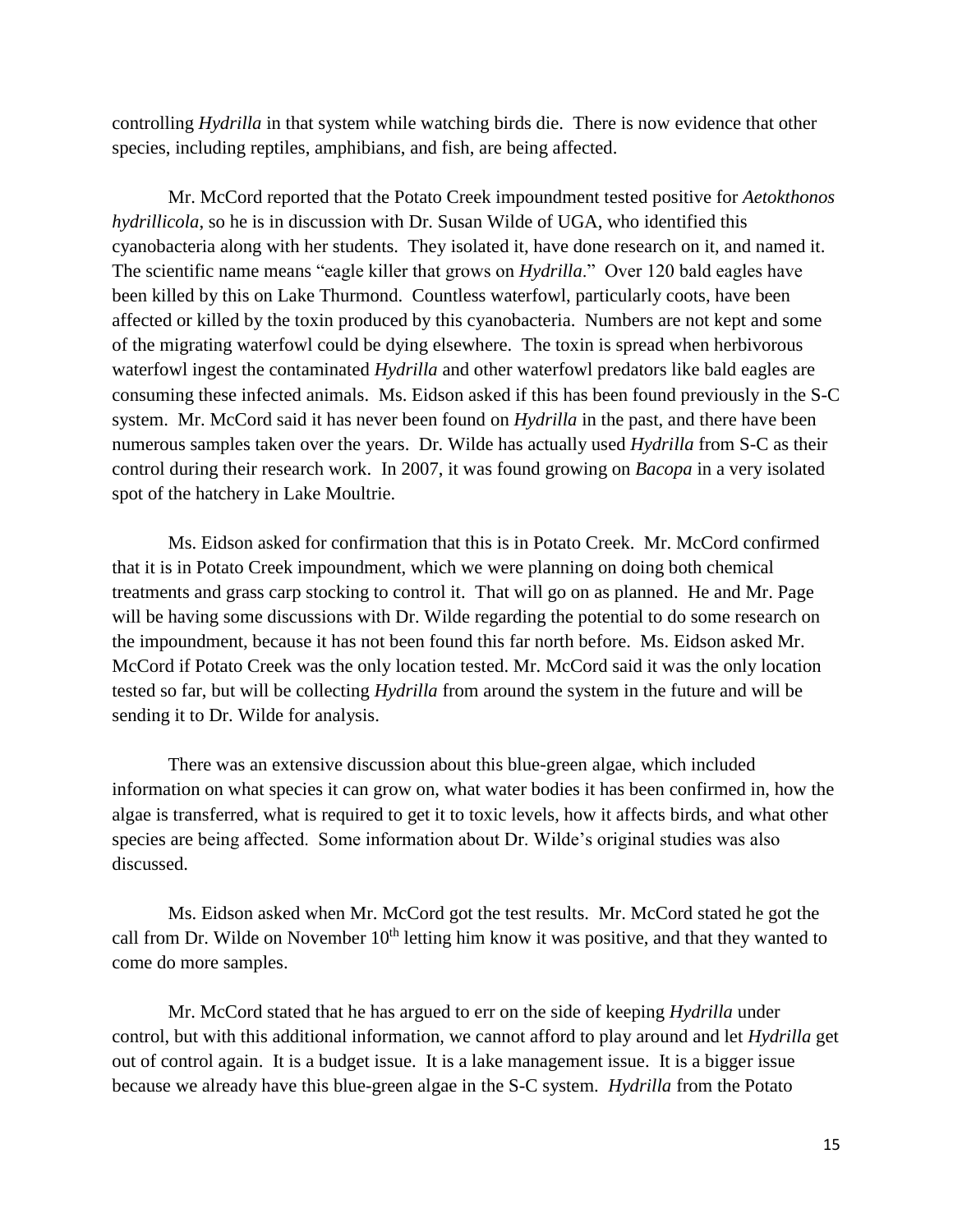Creek impoundment has almost certainly gotten into Lake Marion. He showed, for Mr. Page's benefit, that the water control structures on Potato Creek impoundment has grates in place to keep grass carp in the impoundment when we do stock it, as that was one of the stipulations of stocking fish there. He noted that people fish and duck hunt in this impoundment. He said the Council probably needs to discuss stopping those activities within this impoundment this season. He knows it is not his decision, but he has a problem with putting people in an impoundment there they are very likely going to transport that blue-green algae to other waterbodies. We need to be very careful about allowing that to happen. We are going to aggressively try to control it with both chemicals and grass carp. Mr. McCord asked Mr. Simmons if that was his area. Mr. Simmons said it was and we might be looking at some legal issues. He would need to know today, because if we do not move now, it will not get into the rules and regulations. Mr. Page suggested including Dr. Wilde in this conversation. Mr. McCord said he intended to and would include both Mr. Page and Mr. Simmons in those conversations, which he was planning on doing this week. Mr. Page said he didn't know how much proof Dr. Wilde had of a direct link to humans. Mr. McCord was not planning on claiming a direct link to humans and asked why that was necessary. Mr. Page said you cannot eliminate waterfowl hunting if it is not going to be harmful to humans. Mr. Simmons said we were only concerned about translocating the algae. Mr. McCord asked if we could not prevent translocation of a noxious organism if it is harmful to other organisms. Mr. Page said we could and suggested making Clemson Extension aware of this issue.

Mr. McCord and Mr. Page had a discussion about Lake Thurmond, which has been a hot spot for this algae. They discussed the management of the lake, which in their opinions has been slow moving and poorly done. They feel this is due to the manager's feeling that *Hydrilla* is important for bass fishing, as well as political pressure within the Corps. Mr. Page said the only thing that moved the Corps to react at all was the US Fish and Wildlife Service, which threatened to sue them for illegally taking eagles.

Mr. Lamprecht asked to switch the discussion to the *Hydrilla* in the Broad River above Columbia. Mr. Page confirmed there is a patch in the Broad River. Mr. Simmons asked Mr. Lamprecht where the *Hydrilla* was located on the Broad River. Mr. Lamprecht responded by saying in between Parr Reservoir and Columbia and it is really thick. Mr. Page said it is not adjacent to the dam. That was the first report he got. We checked that out and that was actually Brazilian elodea, which is not that problematic in colder waters. Mr. Lamprecht asked Mr. Page if the *Hydrilla* in the Broad River had been positively identified as monecious *Hydrilla*. Mr. Page said he did not know the answer to that. Mr. Lamprecht said he saw some last fall and it was different. It was *Hydrilla*, but he was looking at it because of its size. It was after Thanksgiving, late in the growing season and it was senescing, but it was very diminutive. He thought it might have been Canadian elodea. Mr. McCord said, sometimes late in the season, dioecious *Hydrilla* will look like that. He would not discount the fact that it could be monecious.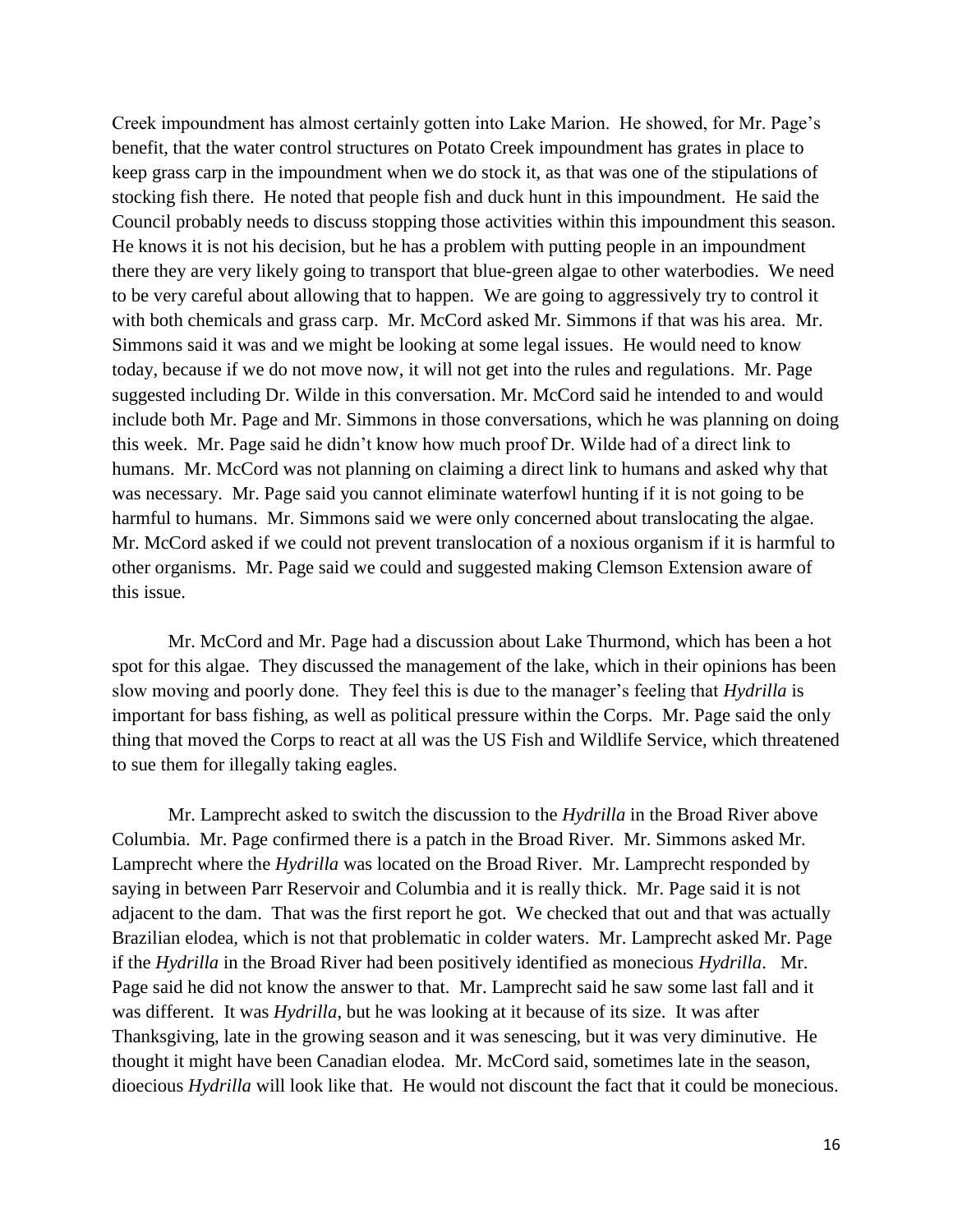We just have never documented it in the S-C system. Mr. Lamprecht said this *Hydrilla* was flowering. Mr. McCord said so is the *Hydrilla* in the Potato Creek impoundment, and more heavily than he has ever seen. Ms. Eidson asked Mr. Lamprecht if the Broad River population was near Peak. Mr. Lamprecht said it is below Peak, near the Chestnut Hill subdivision. Mr. Simmons said a lot of people take the ride from there down to Columbia International University (CIU) and get out there. He asked if anyone had surveyed to see if any more was located further down toward CIU. Mr. Page said we have not had a chance to. Mr. Lamprecht said that if it is different, there is the possibility of it transferring downstream during high water flow.

Mr. McCord noted that *Hydrilla* is in the Santee River system below the Lake Marion Dam, as far down as the highway 52 bridge, or at least it was last year. He said that with the limited discharges from Lake Marion, it should still be there. There has not been enough flow to wash it out. Mr. Page said the Cooper River is the same way. Mr. Lamprecht asked if the flow of the rivers tends to discourage the growth of the cyanobacteria growth. Mr. Page responded that none of the samples collected from the Cooper River have come back positive, so far. Mr. McCord said none of the samples from the Santee Copper Lakes have come back positive, either, so he does not know that we can make that statement. He thinks we need to defer that question to Dr. Wilde. Mr. Page stated we have agreed to send Dr. Wilde more samples from the Cooper River for testing.

Mr. Lamprecht said they have a *Hydrilla* pond out back. It is currently drained and drying out. He is encouraging the manager to freeze it out this winter. It has been a perpetual problem for ten years in one of their production ponds. Mr. Bussells reported that he sent samples from that pond for testing and it was not *Aetokthonos* positive. Mr. McCord asked when that was tested. Mr. Bussells said it was probably three years ago. Mr. McCord suggested anyone in the state that has *Hydrilla* should send samples to Dr. Wilde for testing. We would prefer not to find out by seeing impaired birds.

Mr. McCord noted when they were at the Potato Creek impoundment, there were about a dozen or so coots and four or five ducks. The ducks jumped up and flew away. The coots did not seem any more impaired than usual, since they do not fly well anyway. They did jump up and attempt to fly off. He was a little concerned because a lot of them did not fly away from the boat like they usually do. They just kind of sat there and looked at us. That could be attributable to something else. Mr. Page said it could just be the beginning of it with them, since it is cumulative. The toxin builds up in their system and the lesions form and progress, even after the birds are removed from the vegetation. Mr. McCord noted that toxin production increases dramatically during this time of the year. That was one of the concerns he discussed with Dr. Wilde. He said she is talking about potential coot collections, like we have done in the past and all came back negative. He said she would also like to collect more vegetation, and grass carp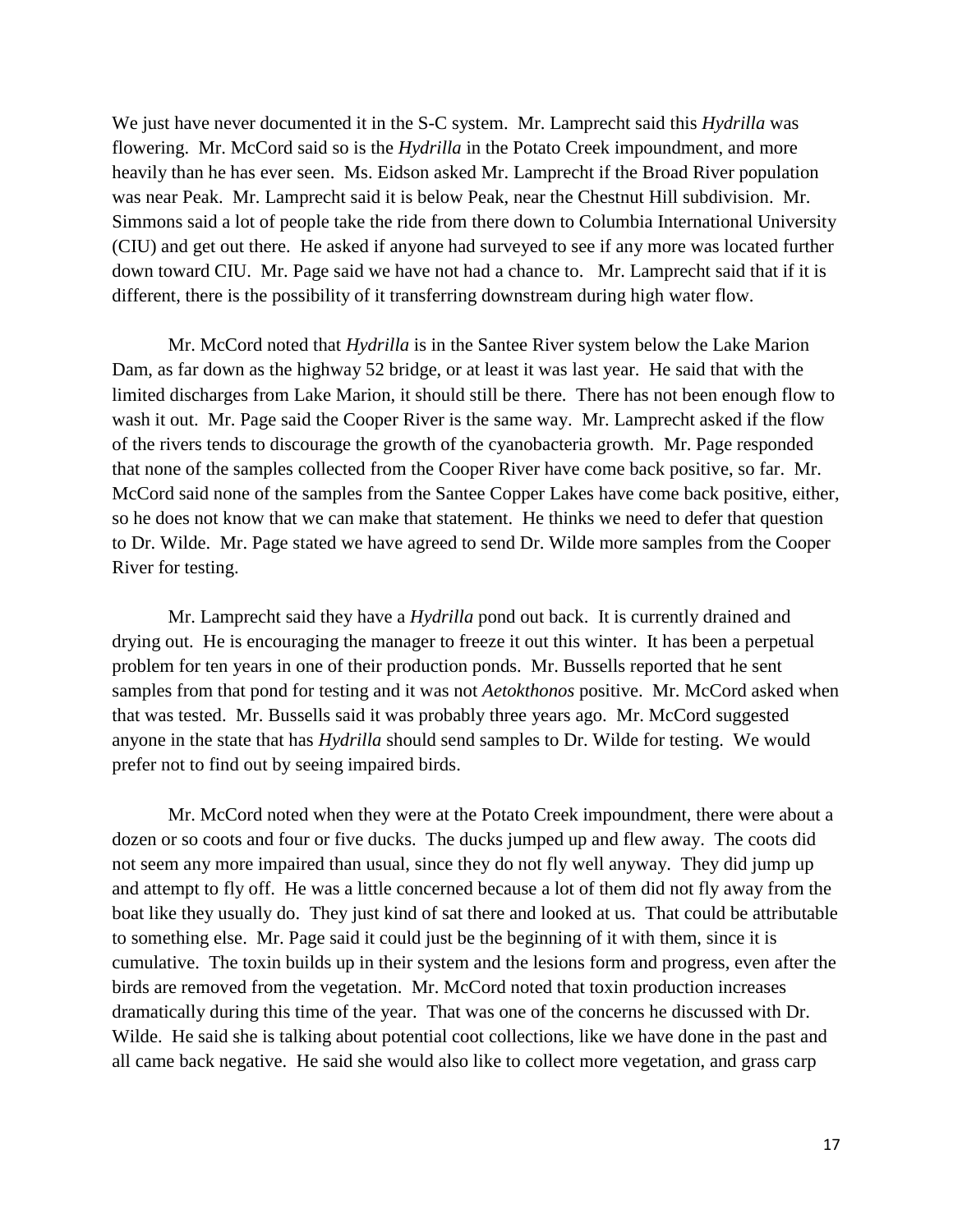after we stock them. He noted that she obviously is not trying to talk us out of trying to control the vegetation, but there is some good information that could be collected as we proceed.

Mr. McCord wanted to mention the issue of duck hunting, because he knows there will be people in there duck hunting. He suggested that we at least sending out a public service announcement telling people not to eat the brains of the ducks they shoot. He does not know if that is a normal thing to do or not. Mr. Page hopes that would not be a normal thing. Mr. McCord said there is evidence that the toxin can be passed on through muscle tissue also, if he is remembering correctly. Ms. Moorer confirmed that was the case, since it is a neurotoxin. Mr. Simmons said he would mention it, but most neurotoxins would be denatured by heat if it is cooked correctly. He said he would be in contact with Mr. McCord after speaking with some other staff members.

Mr. McCord hated that this is all coming up really quick and at this time, but that is the nature of the beast. We just collected the samples last Wednesday and sent them immediately to be tested. Ms. Loginon asked where the tumors were happening on the animals. She asked if it was just in the brain, or in the muscle tissue, too. Mr. McCord stated it does not cause tumors, but vacuoles in the brain tissue. Mr. Page said it was originally named Avian Vacuolar Myelinopathy (AVM). Mr. McCord stated it is no longer being called AVM, but just Vacuolar Myelinopathy (VM). That is because it is impacting organisms other than birds, which is where the avian portion of the name came from. Mr. Lamprecht asked if it has the same effect as Mad Cow disease where the disease makes vacuoles within the brain tissue. Mr. McCord said he believes it is similar, but he does not know enough about Mad Cow disease to say. It does create these very obvious openings in the brain tissue, which eventually leads to death once the animal builds up enough of the toxin in its system. He said it is a nasty organism and should be very quickly dealt with, particularly when we have the tools to deal with it.

Mr. Marshall asked if this algae is just associated with *Hydrilla* and not any other vegetation. Mr. McCord said it has been found growing on other vegetation, but *Hydrilla* is the only plant that will cover thousands of acres in any of the reservoirs where it has been found. It seems to be much more prevalent on *Hydrilla*, probably because it also provides a tremendous amount of surface area and sites for the algae to grow. It will grow on native plants. He sent a sample of *Vallisneria* to Dr. Wilde, when we had thousands of acres of it in the system. It has an upright growth pattern and a flat stem, so it has limited surface area for the blue-green algae to grow on. *Hydrilla* has thousands of sites for the algae to grow on. It seems to prefer it from that standpoint, but he does not think you could necessarily say it has a symbiotic relationship with *Hydrilla*. Mr. Page said it is primarily a density issue. Mr. McCord said it grows on whatever dense vegetation is out there. *Hydrilla* is what is usually the densest out there.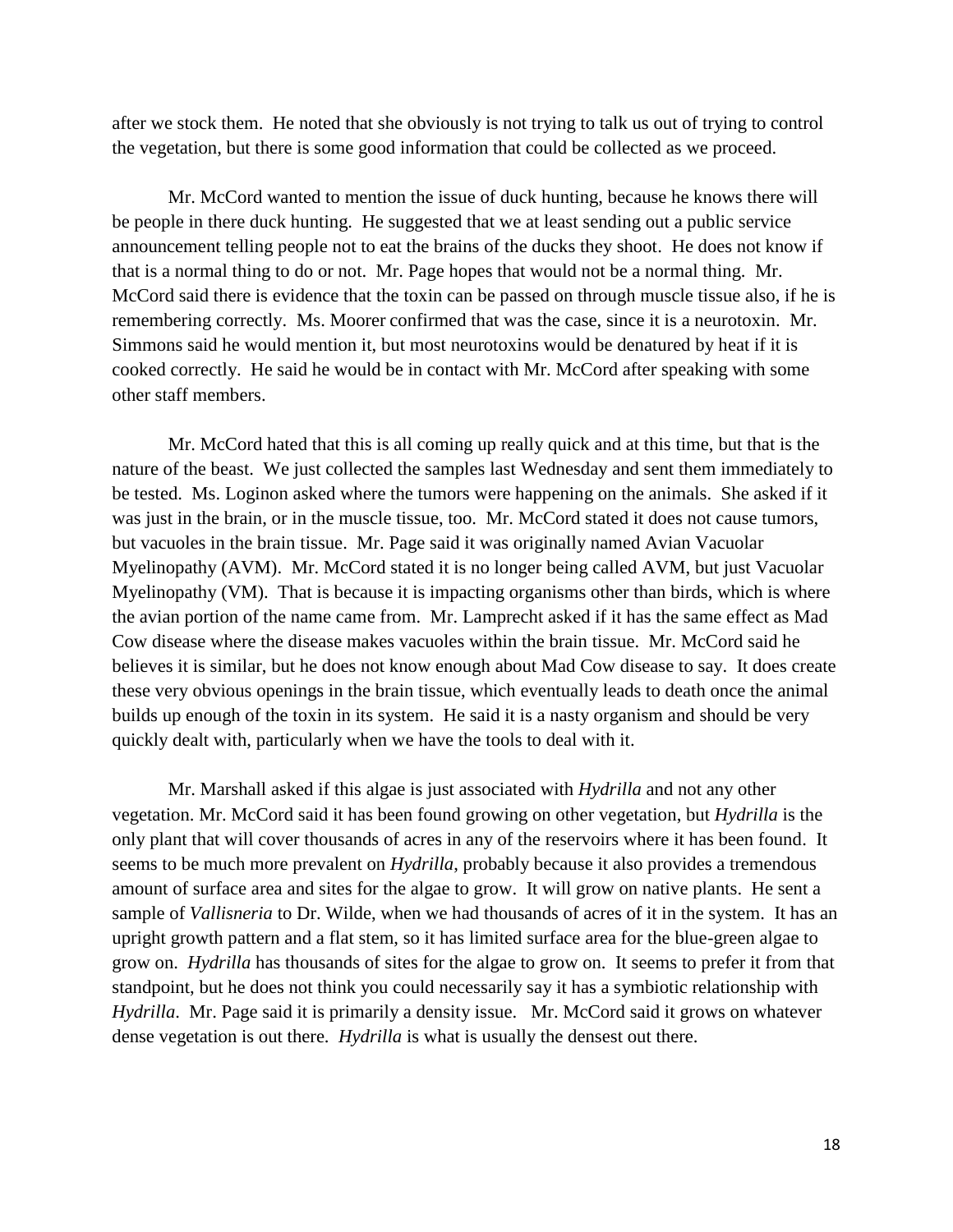Mr. Marshall asked if giant salvinia has too much of a closed canopy for algae growth. Mr. McCord responded that the algae is a submersed plant that grows in the first foot or so of water, but that depends on the water clarity. He noted that what they are finding in Lake Thurmond is in the first 12-18 inches of water, growing on the *Hydrilla*. Mr. Page said it could be temperature dependent, as well. When there are massive amounts of *Hydrilla*, the water temperature in those areas actually rises above normal water temperatures. It could just be the perfect conditions that make *Hydrilla* fit that mold. He asked if that was all the discussion for that subject. No one had anything else.

Mr. Page moved into new action section of the agenda. Mr. Page stated we have *Hydrilla* again on Lake Greenwood. We have treated over 100 acres there with various methods. Most if it looked like very new growth. It started in mid-summer and was around 8-12 inches tall. In late summer, we had the same issue of the opposite side of the lake. It started off as 50 acres and then another 50 acres. It was all in the same general vicinity. We treated that with various herbicides and we did stock more grass carp in there, too. That was done with the idea of keeping our ratios right.

Mr. Page said we also had a significant regrowth of some indicator species in Lake Murray. They had a lot of problems on Murray this year. The water has been up. They have not taken it down at all in the last few years. We stocked more grass carp in Lake Murray, based on other information. If you will remember, we had all these discussions about the stockings. We did not know how many fish we had lost out of Murray. Obviously, our fifty percent assumption was way off. So, we went ahead and did that. He has the information in the new plan to increase those number slightly and kind of stick with our management plan. That is where we stand on that stuff.

Mr. Page noted that we have had a massive infestation of water hyacinth on the Ashepoo River. He showed a map and pointed out where it is. There were issues above and below the US 17 bridge. He conferred with Ms. Holling about how many river miles we treated. Ms. Holling said the water hyacinth was in the system about 18 miles below the bridge, although we did not treat that far. Mr. Page said we treated down to the brackish water. Ms. Holling said we treated as far upstream as we could get an airboat. Mr. Page said we treated about nine acres in this area last year. That was all we found. This year, we got a phone call mid-summer from home owners, boater, and all sorts of people. That river completely blocked in some areas with water hyacinth mats.

Mr. Page noted that it has been a bad year if you are an aquatic applicator and trying to get rid of stuff. If you are making money at it, it has been a good year, because you have been able to treat all over the place. The Ashepoo River was a mess for us. He thinks this year has been a mess for all of us. We had 23 days, during the three summer months, of treatment days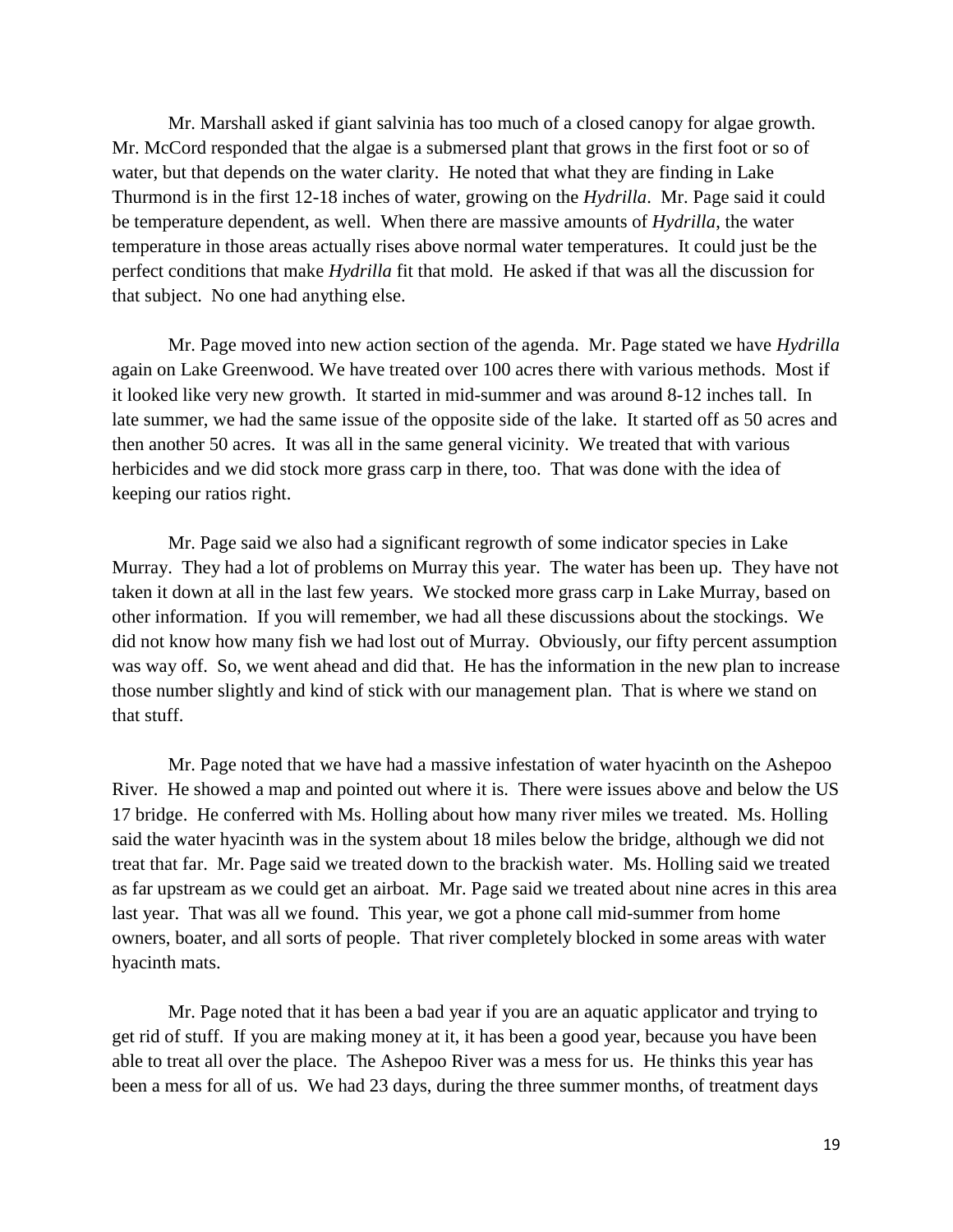we had scheduled, when we could not treat because of rain. It has been a nightmare. We have had this massive influx of freshwater, which has moved the salinity lines down in some of these areas, he believes. He said that has probably exacerbating the situation by allowing those plants not to get into that brackish or salt water and die. Mr. McCord asked Mr. Page how many acres they treated on the Ashepoo. Mr. Page told the Council they were treating 70 to 80 acres a day. Ms. Holling stated we treated five or six different times. Mr. Page said we could not get to all of it.

Ms. Eidson asked for confirmation on the distance of fifteen miles. Mr. Page said that was about right, both up and downstream. He said that up above the 17 bridge, it branches out with the right section called Horseshoe Creek, and the left side is still the Ashepoo River. We got to the end of the water hyacinth on both branches. The problem was we could not get to everything. When you treat and have these mats, you leave boat trails as you move into areas. We were also dependent on tides, so we could only treat some areas at certain times of the day. We treated one section with a helicopter, because we could not get in there without the airboats getting stuck. We were using mostly diquat, with some Renovate earlier in the season to try to get some systemic control. It was a matter of trying to cut it back, like you would do a wood line. Our first priority was providing river access, so we had to concentrate on getting the big mats out of the river by circling around them to treat them. Then we worked on the landings and canals. There are a number of canals, which are fairly large. The last few times, we were trying to get it cleaned up. We are not sure where it came from. We looked at that river last year and we did not see it. But in mid-June to July, we were seeing bull hyacinth out there that were three feet tall. We cannot find a source for it.

Mr. McCord said someone probably took it out of S-C, because it is quite pretty when it is blooming. He asked Ms. Moorer how many acres they treated this year. Ms. Moorer said they were at 800 acres for this year already and they will still treat until we get a good freeze. McCord stated it has been a bad hyacinth year for S-C as well. Ms. Moore stated that last year, they treated over 2000 acres of CFH, but have treated less than 1000 this year. However, we have picked up on other things. Last year, we sprayed 500 acres of hyacinth, but will be well over 800 this year. Mr. Page noted that we said when we find a cure for CFH, something else would pop up. Ms. Moorer said we did not find a cure. Mother Nature helped us out.

Mr. Page and Mr. McCord both hoped for a colder winter and discussed the ways it could help limit the growth of *Salvinia*, hyacinth, and *Hydrilla*. Growth patterns and growing seasons were discussed, with the latter being longer over the past few years. Some treatment options were also discussed, including a new product called Procellacor that has a shorter contact time and is more selective than the products currently on the market.

Mr. Page said the other project that we undertook, and the staff at S-C has lead the charge, was the cutgrass control again this year in the Santee Cooper Lakes to improve habitat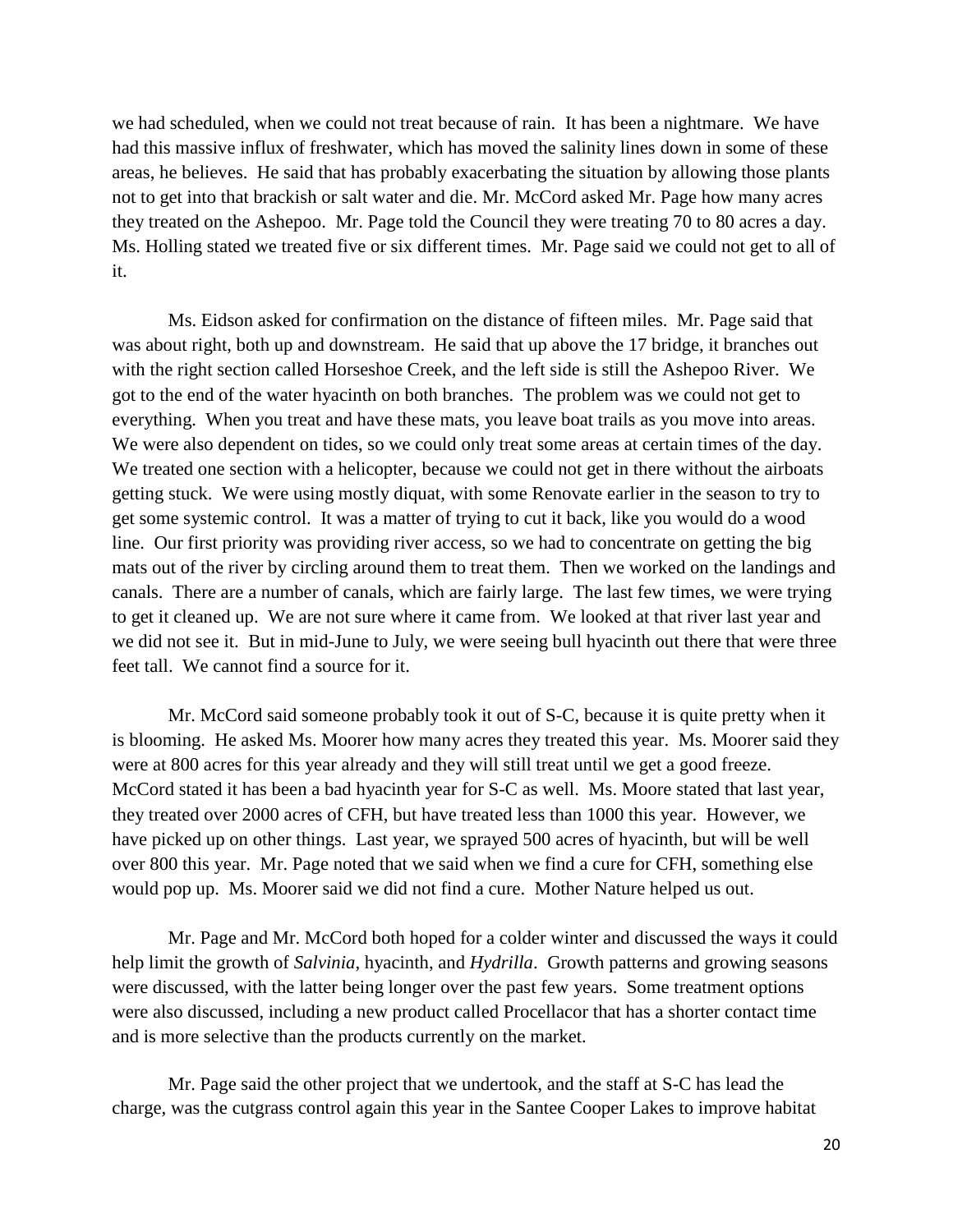for waterfowl and fisheries. He asked Ms. Moorer for an update on the project. Ms. Moorer stated they treated a total of 400 acres last year, in cooperation with DNR and the US Fish and Wildlife Service (FWS) at the Santee National Wildlife Refuge. This year, we treated 985 acres. She said we are able to treat more acres this year because we did not do a CFH aerial. We took our budget for that and used it on cutgrass work as well. We treated Hickory Top and quite a few WMAs, as well as other areas in the lakes. Mr. Page asked if she was waiting on the maps from the helicopter contractor. She said she had the maps we sent to them, but she does not have their flight paths yet. She just got the invoices last week. Mr. Page said the maps have been slow coming in from the contractor again. He reminded everyone that for all of the work we do by airboat, we have a map of the area we treated. We get that data daily. The work we do by helicopter, we are supposed to have a map, but we have to get that information from the helicopter after they have completed all the work, because it has to go back to their main office in Virginia to be converted. Ms. Moorer stated they stayed within the pre-flight polygons, except for a couple that had to be adjusted. One of those was Hickory Top. When the pilot went up, the original polygon was a little bit over into the cypress and he was kind of unsure and asked her to fly with him. She did and told him not to hit those trees. You could see where we treated last year. Mr. Page said it is difficult to draw those polygons with aerial photography sometimes. Ms. Moorer said we had one over at Big Oak that we adjusted as well.

Mr. McCord stated they have been in some of the areas treated last year that did exactly what we were hoping for. The cutgrass is mostly eliminated. He provided information about this species and what makes it problematic, as well as what we hope to see by treating these areas. He thinks it is going to be a positive thing moving forward as we continue to work on this effort. We will see the results of what we did this year towards the end of next year. Then a plan can be made as to whether there are other areas that need to be treated. Ms. Moorer said this is something they are hoping to keep in their budget and continue to work with DNR and Santee National Wildlife Refuge. Mr. Page noted this is being done in conjunction with Pintail Partners, the Waterfowl Association, and the DNR WMA managers. They have asked for areas to be opened up and hopefully we have gotten that done, but it is an ongoing process.

Mr. McCord reiterated that S-C was glad to be able to find the money to do that work this year, because he really does not know where anything is going to come from moving forward. S-C is undergoing tremendous budget cuts to try to recoup the money spent on the now defunct nuclear project. He provided some details about what they are expecting over the next few years. He was really happy they were able to do something this year, and hopefully that will create some good habitat for several years down the road. The cutgrass should not come back in very quickly. We do need to watch those areas very closely, because either S-C or DNR can go into these areas and keep it from coming back in without spending very much money, as it takes cutgrass a while to take over. It would be a shame for it to fill right back in.

Mr. Page noted we also treated Bonneau Ferry, Santee Coastal, Samworth, and a few other areas. Samworth, in particular, is getting a lot of flak from some local residents down there. DNR has not been able to get their impoundments back up to par, because they cannot get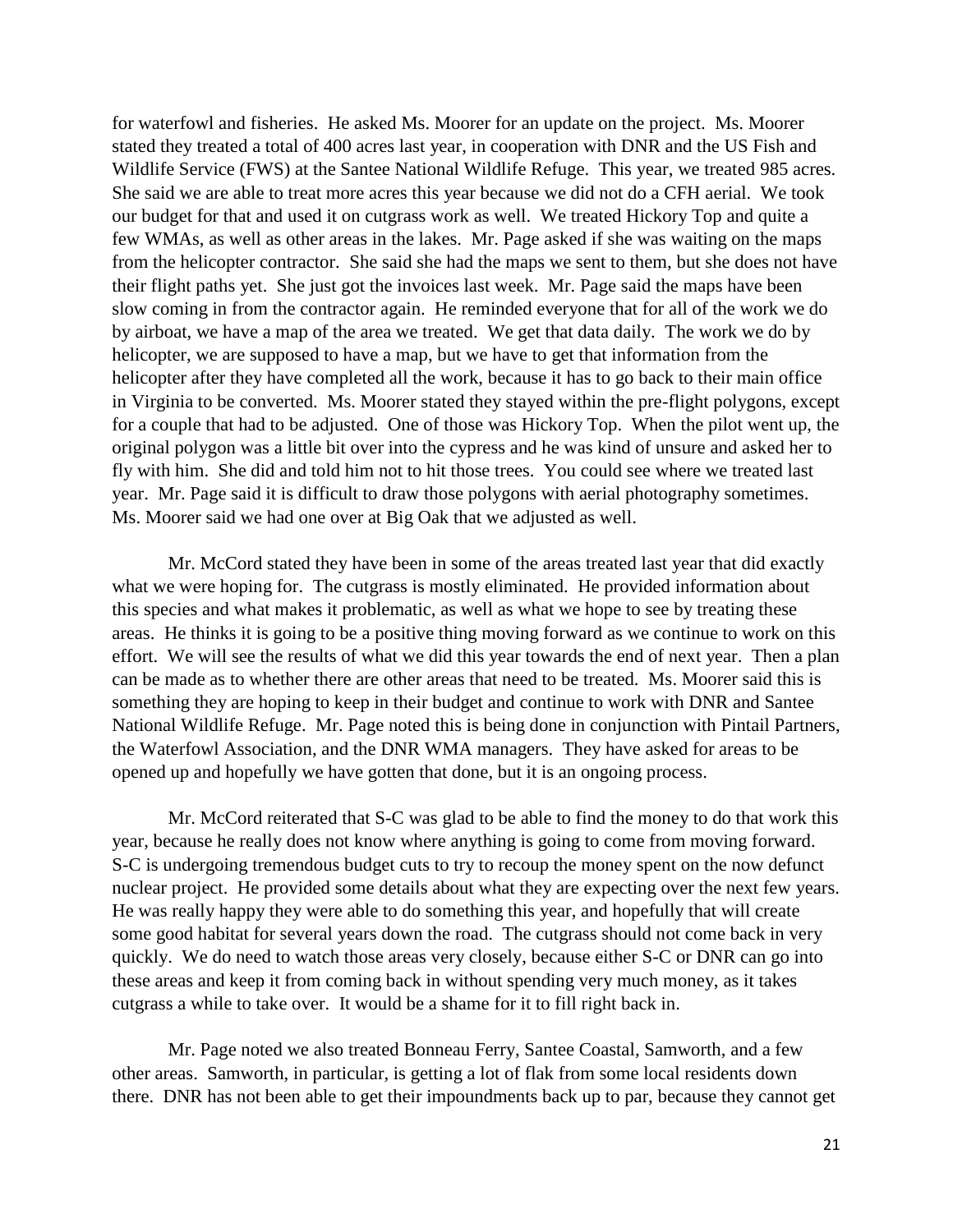anyone qualified enough to make the repairs to the dikes after damage done by two years of storms. They got the full effect of one hurricane and some effects from a second one. ANS has tried to help them out. Most of these places have been paying their own way, but we are helping with the logistics. On Santee Coastal Reserve, we treated about 900 acres of *Phragmites* (Phrag), mostly on Murphy and the Cape. He noted that we are at a point where we cannot quite get it finished before it catches back up with us on that cycle where we need to do maintenance.

Mr. Page has stressed the maintenance issue with all the managers of these properties, and with SC Parks, Recreation, and Tourism (PRT) staff. Simple management practices, that do not seem like a lot at the time, can make a big difference three to four years down the road, if you are constantly hitting problem plants and cutting them back. That would eliminate some of the big treatments and we can move onto other things.

Mr. Page said we have also been re-engaged with the ACE Basin group. We did Phrag work last year on three river runs in the ACE Basin. It was only about twenty to thirty acres total. We have discussed some issues that deal with private property owners paying their own way for Phrag control on private property, but we would provide the logistics by having the helicopter in the area, and the right prescription of herbicide to use. We would not being paying for the work. In conjunction with USFWS, DNR, and the other project partners, the landowners want to be very pro-active in searching out and destroying *Phragmites* before it becomes established in that area. Mr. Page praised them. He noted that Phrag is not nearly as bad down there as it is in Georgetown.

Mr. McCord asked Mr. Page what the ANS budget is looking like for the upcoming year. Mr. Page provided information about the ANS funding from the water recreation money, which covers salaries, equipment and treatment. It varies some by year because it is part of a fuel tax.

Ms. Eidson brought the discussion back to the potential option to request more funding to deal with the state-wide threat of giant salvinia. Mr. Page and Mr. McCord discussed that option, but both felt it was unlikely to happen in the current political climate. One legislator in particular is very opposed to anything that will put money on the S-C system. That legislator that put a proviso on the DNR budget that we would hunt a federal protected migratory bird on the Santee Cooper Lakes. The details of that proviso and the fallout from it were discussed. Discussion regarding potential ways to get additional funding continued for several minutes.

Mr. McCord asked Ms. Moorer how much S-C has spent this year. Ms. Moorer stated around \$800,000 dollars. They provided additional details on what still needed to be done, how money was shifted to treat the most important issues for the year, and how the budget cut will affect treatments over the next few years.

Ms. Eidson said the Corps used to provide match money on the S-C lakes and we used to have a lot of money to help. She noted that we are not in a recession anymore. We should act like we are recovering and not like we have to beg, steal, and borrow from the stuff that should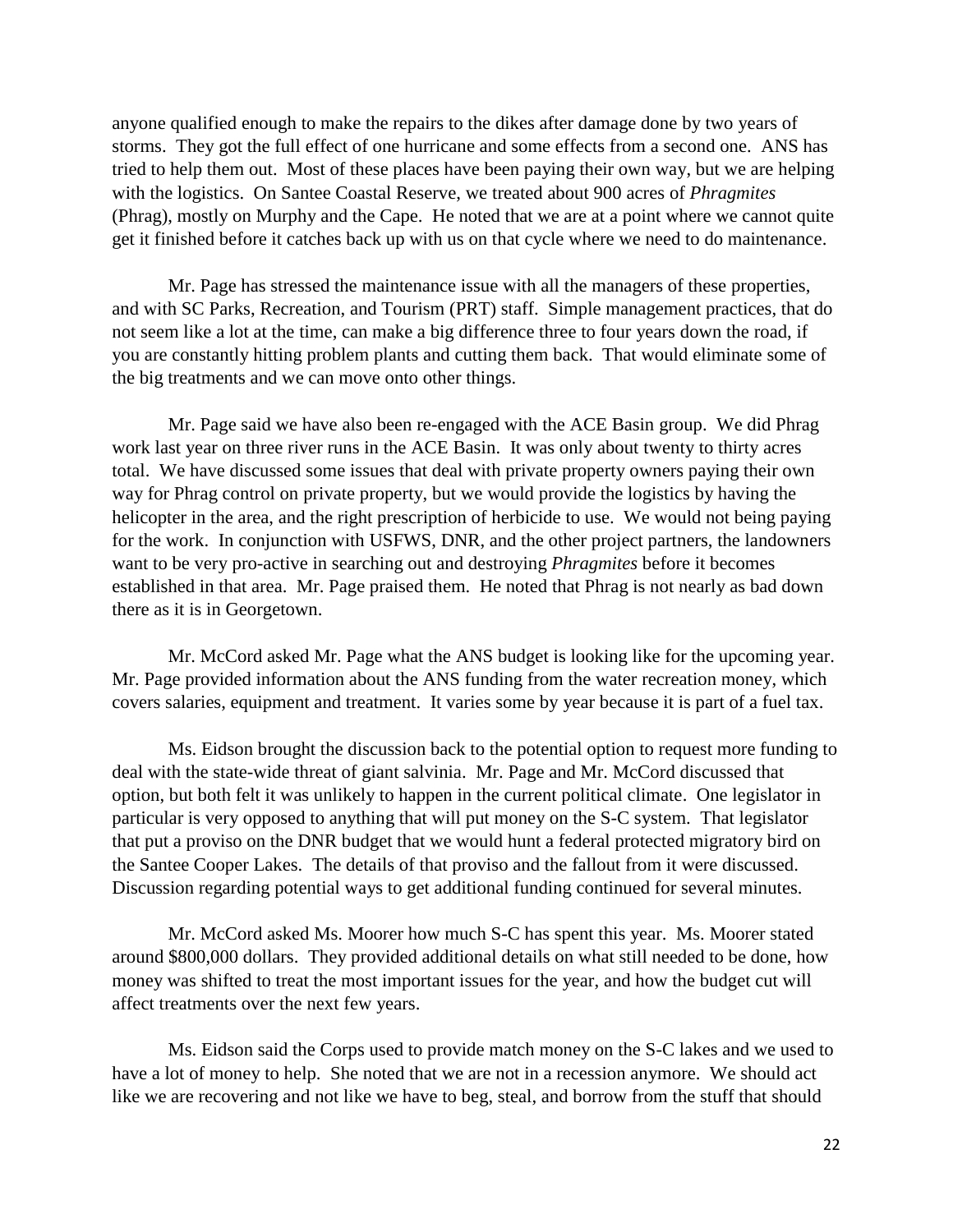rightfully delivered to the people of SC. Mr. McCord said the ANS Program needs considerably more money in their budget to fight both what they already have to fight, but also what they are potentially going to have to fight. Ms. Eidson felt that with S-C facing other issues and a new invasive species that will likely affect the entire state, the APMC has a sound argument to bring to the table. Mr. Page said he would put another press on it.

Ms. Eidson voiced concerns that the S-C budget cuts over the next few years would have a similar impact as the recession in 2008 that impacted the state budget so hard. She feels S-C will lose money and people to the point that treatments will not get done. Mr. Page noted that the 2008 situation did not affect the ANS program much, in that we had that dedicated supply of money. There was discussion about the ANS budget and potential ways to increase the available money.

Mr. Simmons asked how much money, if you were doing a wish list, would you need to ask for in your line item. Several people indicated that would be difficult to determine. There was an extensive discussion about cost per acre for treatment, which is different for different species as well as application method, but ranges from \$90 to \$300 per acre for airboat application and much higher for helicopter application. There is also the difficulty of determining acreage for *Salvinia*, due to its small size and ability to hide under the canopy of larger plants. There is also the difficulty of explaining the extent of the problem to both legislators and the public, who do not understand that treatment needs to start in the early stages of growth to be effective at a lower cost. Ms. Moorer noted that for their Galileo data that was flow several weeks ago, we have added giant salvinia to the analysis. We are hoping to have background data from other places where they have spectral data from, so we can try to quantify the acreage.

Mr. Page went back to Mr. Simmons question and thinks that \$100,000 dollars will be too low. Mr. Simmons stated he was thinking \$200,000 or \$250,000. Ms. Eidson asked where the small ponds were where *Salvinia* found before, and if they were mapped. Ms. Moorer said those were in Walterboro, and that they only mapped the S-C lakes. Ms. Eidson said all the known locations should be shown to make the argument that it is a statewide problem. Ms. Moorer said it is likely in the waterways downstream of the S-C lakes. Mr. McCord said that because of how this plant spreads and how easily it spreads. Ms. Moorer relayed that Dr. Mudge stated that giant salvinia can live between bunk boards on a boat trailer for up to two weeks. S-C staff stated it makes that plant so much easier to spread even with a proper cleaning of your boat and trailer. Mr. McCord stated this plant is a significant issue and he thinks it is going to be a significant issue, for not just the people in this room, but for the whole state. It needs to be looked at monetarily by the legislature, if at all possible. Some money needs to come from somewhere. Mr. Page said they would make another run at it, and he will discuss it with Mr. Simmons and Ms. Cope.

Ms. Eidson moved back to the bill to change the Council and asked who was against passing H-4163. Mr. Page stated no one is against the bill. Ms. Eidson asked if there was anyone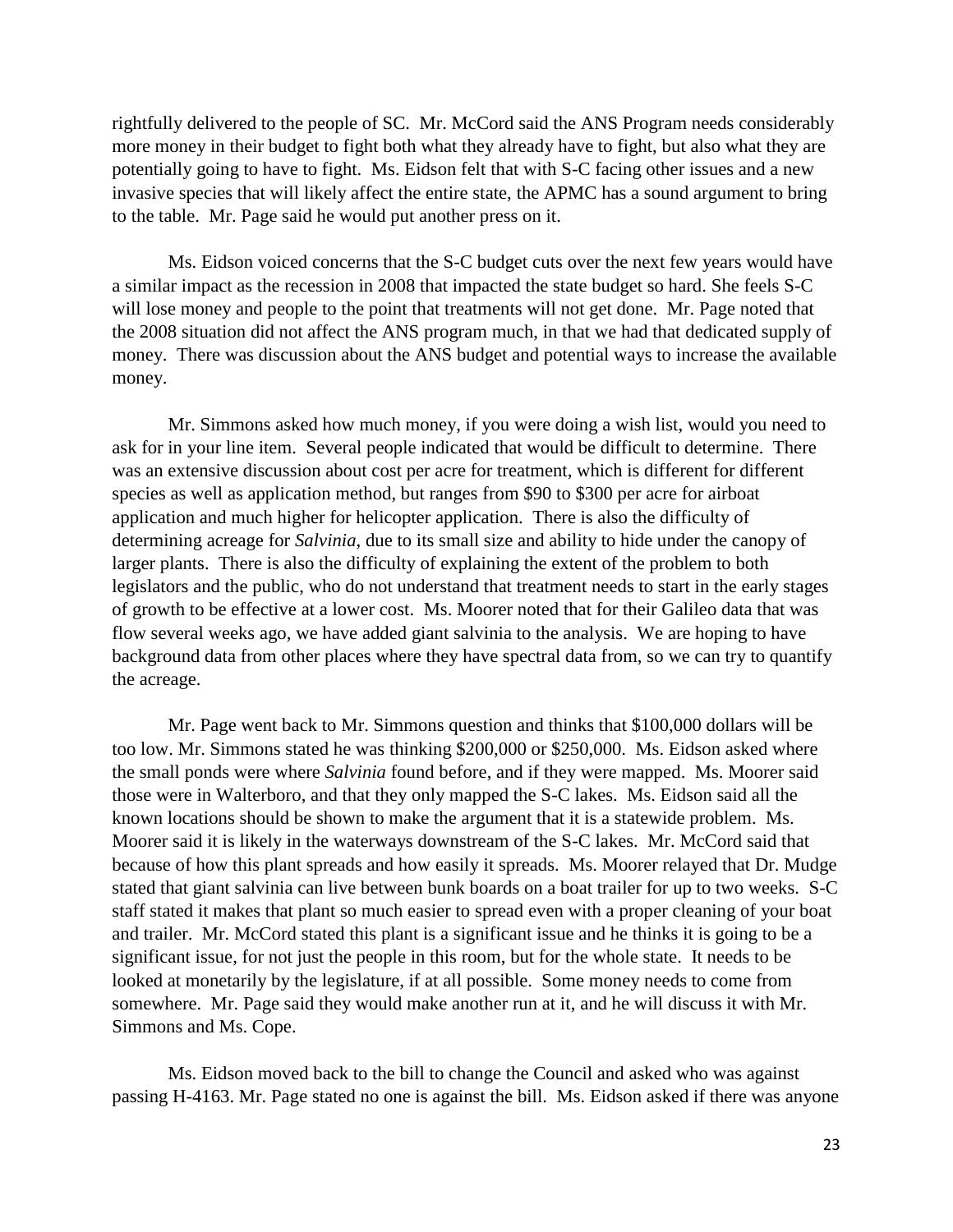adamantly opposed to it. Mr. Page stated that there is no real opponent in there that is going to argue with the representative that introduced it. Mr. McCord informed the Council that the representative proposed to change the Council last year and discussed its progress. He stated most of the local representatives from around the S-C lakes were against H-4163, as far as he knows. That does not include this representative, who represents Florence and Darlington. Ms. Eidson suggested we get those representatives to introduce a bill to get more funding. There was some discussion about how legislators work and make deals, and use provisos to avoid taking something thru the whole legislative process. Mr. Page stated that DNR had limited what they requested due to being under review by the Oversight Committee. He reiterated that he would talk about it again with the DNR staff.

Mr. Page said that Louisiana and Texas have the money to address it and they cannot get a handle on it. Of course, Louisiana has some political issues that prevent them from spraying at certain times of the year. Mr. McCord noted that politics does not work well with natural resource management. Mr. Page gave a history of the fight against giant salvinia in Louisiana and Texas after it was introduced into one of their border lakes. This included ways to prevent it from going across the state line and ways they tried to control it. There was some discussion about the difficulty of using biological control methods.

Mr. Page moved on to the next agenda item and asked if there were any new items to bring to the Council's attention. Mr. Page said he would send out the 124th meeting minutes via email. The Council members can respond to the email with their corrections. Mr. Page will then resend another email out with the corrected minutes and call for a vote. Mr. Page asked for suggestions for a future meeting date. He suggested mid-January. Mr. McCord said January or February would be ideal. Mr. Page noted that there needed to be a meeting of just DNR and S-C before the Council meeting. S-C staff said they needed to have some time to get all their survey data in first, which will hopefully be the end of December, but more realistically mid-January.

Mr. Page told the Council he will only be sending them the portions of the draft Aquatic Plant Management Plan that need to be change or added. Ashepoo had to be added back. It was in there for twenty years and he removed it. He is never taking anything out again. You will probably only get Ashepoo, Lake Greenwood, Lake Murray, and Santee Cooper. Hopefully, there will not be many changes on Santee Cooper, and the data supports that. He does not think there are many changes to the others, but he has already tweaked them a little.

Mr. Simmons asked if SCE&G was ever asked to join the Council. Mr. Page said no because there are no private entities that are part of the Council. It is made up of state agencies or public service authorities. Mr. McCord noted that their representatives used to come to some of the meeting, but have not done so in a long time. Mr. Page said the only representative that has not shown up in a long time is the Governor's Office. It is kind of a remnant from when the Council originated from a Governor's executive order. Mr. McCord said that was the last governor that knew what the Council was. He said Bill Marshall was the last representative from the Governor's Office. Mr. Page said it was actually Hank Stallworth, when he was the